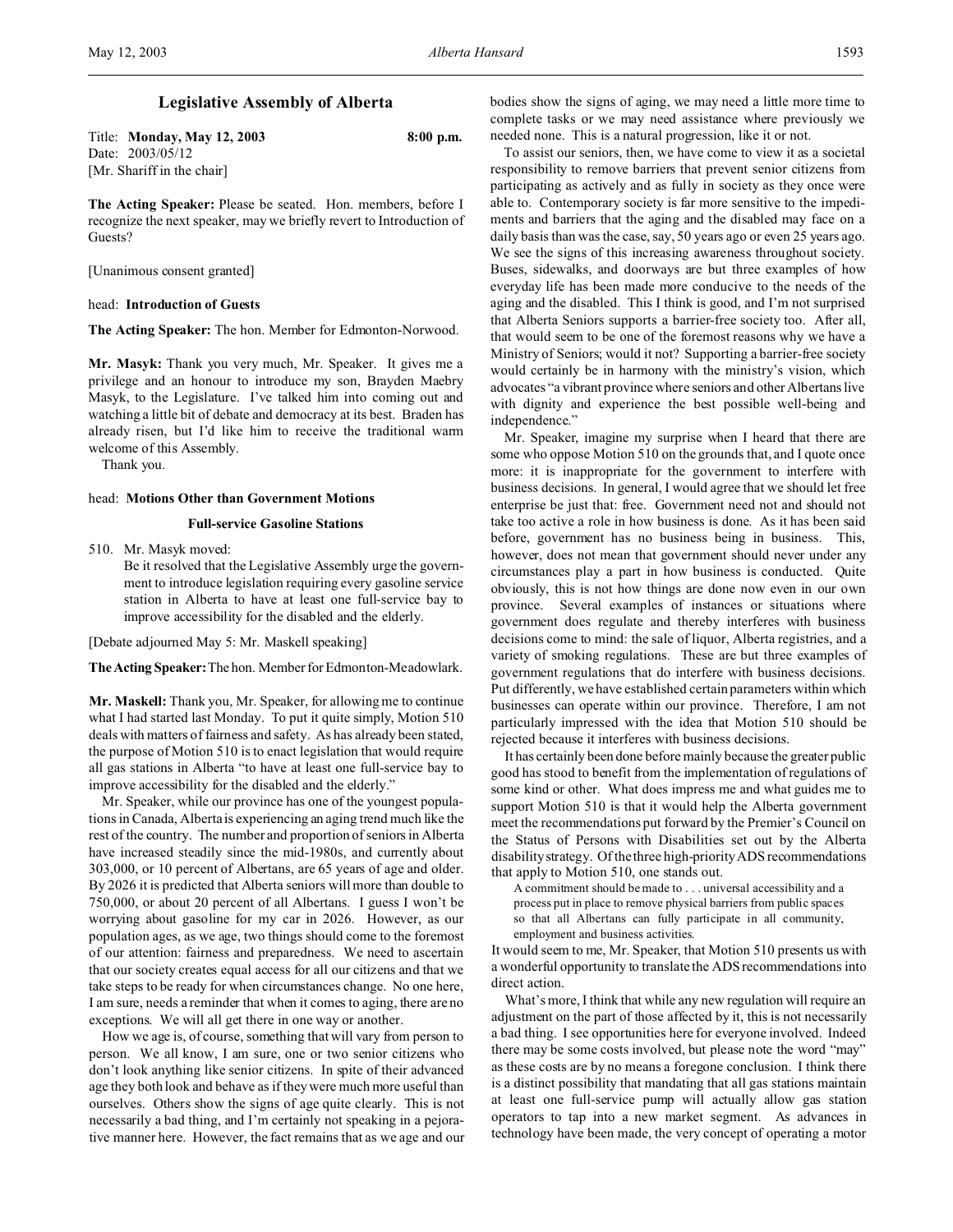Mr. Speaker, one of the cornerstones of our society is equality for all citizens regardless of their race, gender, creed, background, or abilities. In theory this is true in Alberta as well as throughout Canada. In practice, however, we know that inequalities persist in some areas and that as a result our society is not always as fair as we would like it to be. In the case of the disabled, equality does not exist for Alberta's half million disabled. They cannot go everywhere in the province and expect to always have ready access to buildings, offices, transportation, or public facilities. Similarly, many of our senior citizens, while not disabled, would benefit from assistance in situations where mobility and dexterity are necessary. While voluntary initiatives are always welcome, we cannot expect that they will be made. A case in point: if we could reasonably be assured that voluntary efforts would always be made, we would not be here tonight debating the merits of Motion 510.

At the present time, then, the services provided by the private sector are not regulated under any legislation to meet the needs of the disabled or elderly. Mr. Speaker, with this in mind, it would behoove us all to pass Motion 510. To think that the problems will solve themselves would be unwise, and Motion 510 will I believe allow us to take a significant step forward.

I therefore urge all members of this House to join me in supporting it. Thank you.

**The Acting Speaker:** The hon. Member for Edmonton-Riverview.

**Dr. Taft:** Thank you, Mr. Speaker. I just rise for a few brief moments to speak to Motion 510, which reads:

Be it resolved that the Legislative Assembly urge the government to introduce legislation requiring every gasoline service station in Alberta to have at least one full-service bay to improve accessibility for the disabled and the elderly.

I have been listening to some of the debate on this issue, and as well I serve as critic for persons with developmental disabilities boards, and I am inclined to support this motion. I think that it is a step in the right direction for helping people with disabilities to remain independent, and I note, of course, that there are many causes for disabilities. The motion specifically talks about the disabled and the elderly, and it's a danger to assume that the two always overlap. There are many disabled younger people, and there are many fully able-bodied older people.

Regardless, anybody who needs help in putting gas in their car or needs the proper facilities for putting gas in their car should be provided with those facilities, and I don't think it's unreasonable to ask the service station industry to be required to provide at least one set of those facilities at each service station. Now, undoubtedly we would hear a lot of complaining from the industry about the costs of this particular service, but I think that's just par for the course when we move forward on these kinds of issues. For society as a whole if this kind of a service allowed people to remain independent longer or, for example, allowed disabled people to obtain and operate a car so that they could keep a job or do their shopping, then I think it would be a huge step forward for our society as a whole.

### *8:10*

It seems to me like certainly a well-intentioned motion, one that has many merits, one that will make our society a more fair, accessible society, one that supports the independence of individuals. So I for one will be supporting Motion 510, and I'm pleased to be on the record saying so.

Thank you.

**The Acting Speaker:** The hon. Member for Calgary-West.

**Ms Kryczka:** Thank you very much, Mr. Speaker. It's my pleasure to rise in the Assembly this evening to participate in the discussion and debate on Motion 510, which calls on the private sector to enhance gasoline service stations. I would like to first of all thank the Member for Edmonton-Norwood, to commend him for all his work on this initiative.

This motion certainly for me raises some important concerns regarding service accessibility and equality for Albertans. Motion 510 is an important initiative because it aims to improve accessibility for the disabled and the elderly. Mr. Speaker, it has become apparent that fewer and fewer gasoline service stations have fullservice pumps and that most drivers are now used to certainly pumping their own gas and certainly prefer it that way, but this can be a problem for the seniors and persons with disabilities. This motion urges the government to implement legislation that would require all gasoline service stations across the province to have at least one full-service bay. This motion could possibly shield the elderly and disabled from the inconvenience and the difficulty of having to pump their own gas when their physical limitations make the task very awkward and probably in many cases very painful. I would venture to say that for some it may ultimately limit their transportation possibilities. With a declining younger population to act as caregivers in the future, more seniors will need to be able to drive themselves to doctors appointments, shopping, and social events and be able to maintain their independence as long as possible.

Mr. Speaker, the underlying intent of this motion is to instill greater equality for elderly and disabled individuals in Alberta by enhancing their accessibility to important, necessaryservices. I think that with the government of Alberta there is no doubt that we're committed to supporting those living with disabilities. We've shown that support through a wide array of different programs and initiatives. These programs enable those with disabilities to live, work, and participate in their communities. However, we should do all we can to make certain that these individuals have access to as many essential services as possible that would certainly enhance their equality, their independence, and thus quality of life.

I have to at this time share with you an incident of an aunt of my husband, Mary Livingstone. She is turning 95 this year, this November, and she had to give up driving about eight years ago. Actually, the family was questioning whether she was a capable driver. She was determined she was, so she went to take a driving test, and she failed it. She had to give up her car, and the next year she had to give up her apartment, where she cooked all her meals, cleaned it, and was totally independent, and she had to move to a lodge, where all this is done for her due to a health condition, keeping in mind that at this time she was about 87. She's since admitted more than once that the hardest thing to give up between the two was her car, not her apartment.

Mr. Speaker, I would like now to shift my remarks and spend a few minutes talking about seniors. I agree with this government's philosophy to ensure that seniors have the services they require to experience well-being and independence. The government does recognize the vital role that seniors have played and continue to play in communities across the province through their service and their volunteerism, and as both members across the way have said, currently we recognize the demographics. Today 10 percent of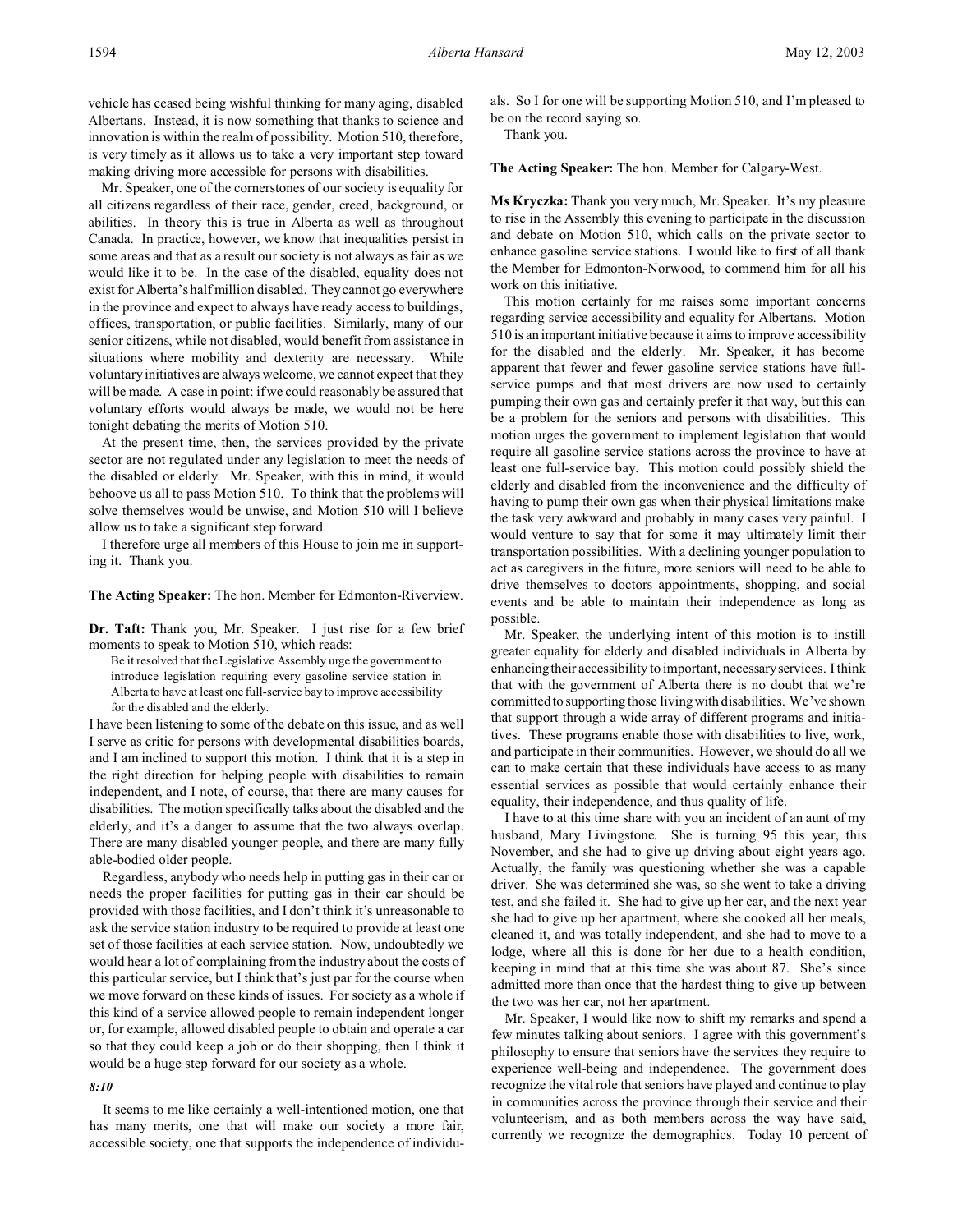Alberta's population are seniors, and actually as of April 1 this year over 323,000 seniors live in the province. The seniors population continues to grow in size as more seniors move into Alberta rather than out of it. Statistics continue to show that more seniors migrated to Alberta compared to all the other provinces. On average Alberta receives 721 new senior migrants per year.

It's clear that seniors make up a significant portion of the population. This number will continue to increase as more seniors arrive and the baby boomers age. Again, by 2021 a full 20 percent of Canadians will be seniors, especially Albertans, and by 2031 the seniors population will have risen to 25 percent. So I think it's very important that the Alberta government continues with initiatives to enhance the accessibility of services for this growing portion of the population.

Mr. Speaker, it must be stressed that services provided by the private sector are not currently regulated, however, to meet the needs of the disabled or elderly. The government certainly encourages private-sector service providers to increase accessibility to both groups. However, service providers have the choice, meaning this is a voluntary decision. The senior friendly approach has been widely recognized by many businesses and services, and they have successfully incorporated it in banks, grocery stores, and other services. However, gas stations have not yet implemented this approach. Implementing Motion 510 and its basic concept would be an important first step in enhancing service stations with them becoming senior friendly.

As much as I feel accessibility of services is important for the elderly and the disabled, I also have some reservations and concerns, though, regarding this initiative that I would like to briefly highlight. By requiring gas stations to have full-service pumps, this motion has the potential to impose on service stations and dictate the way they run their business. These intervening stipulations do not concur with the business policies of this government. As you well know, Mr. Speaker, the Alberta government does not interfere with the business decisions of private industry. It's committed to free enterprise and economic development. It is the policy of the government to create a positive business climate which allows private businesses to compete successfully without interference. So basically I have a concern with a suggestion to legislate a mandatory compliance with the private sector.

Mr. Speaker, this motion may also increase the labour costs slightly, which are picked up by service stations, as more gas attendants are needed for the full-service bays. Realistically, this increase in labour costs would likely result in increased fuel charges to customers. But, you know, some days I treat myself to a fullservice gas bay, and I'm especially pleased to even have my windows washed, and I am then quite agreeable to a small tip. In fact, I remember the good old days. They didn't necessarily get a tip, but they filled it up and they washed your windows and they chatted with you.

Mr. Speaker, the reasons just stated are the source of my concerns and uncertainties with the potential requirement of service stations to provide full-service pumps. However, a reality is that our population is aging, and I do believe that we need to make certain that these services and others, like checking the air in the tires or the oil level, are available and accessible to the elderly and the disabled.

In essence, I truly support the intent of the sponsor of Motion 510, but I would encourage a serious look at the wisdom of the proposed legislative approach. Thank you.

*8:20*

**Mr. Lougheed:** Mr. Speaker, I just want to make some brief comments about this motion based on my experiences as the chair of the Premier's Council on the Status of Persons with Disabilities, which has given me a good opportunity to more fully understand the concerns and the issues that exist for persons with disabilities. I think this motion speaks mostly from my perception of the frustration of persons with disabilities. To be unable to access the gasoline pumps to fill their cars so they can proceed with whatever activity they'd like to get on with is only a tiny bit of insight into the huge issue of access for members of the disability community.

Their frustration is much broader than simply not being able to refuel their cars. Their frustration exists in all aspects of community life, whether it be access to education or access to employment or access to recreation or even access to buildings, the physical access that's often denied because of poor structures, even the washrooms that are built poorly and in outmoded building techniques. Their frustration is even further challenged because of issues with the building codes when, in fact, the code may exist but there are exemptions granted in circumstances that would ultimately put people with disabilities at a disadvantage.

It's been interesting to hear some of the debate which talked about the disability community and the seniors both facing mobility issues. Certainly, as we see the proportion of seniors increasing in the population, those mobility issues are going to be more and more critical, and what's good to increase the access of persons with disabilities will also be good for people in their senior years.

We should also note that the disability rate – although it's only 3 or 4 percent at birth – rises to about 50 percent once people attain the age of 65. So those people in their senior years will be looking at a 50 percent disability rate. These access issues will become more and more important not just because they're seniors, but also because they have increasing rates of disability.

So, Mr. Speaker, I'd just like to say that I support the spirit of this motion because it emphasizes the access issues that the disability community members face; however, I do have some reservations about the implementation. I don't think that the disability community would expect every single service station in every circumstance to be a full-service station or have one bay that's full service, but there has to be a recognition of this need, this access issue, and there certainly could be accommodation made not necessarily through legislation but as an awareness issue. The disability community seeks to have their issues more front and centre in people's minds in the general population, because even if somebody with a disability was to pull up to a service station where there wasn't a full-service bay, it should be recognized that somebody in there could go out and lend a hand and accommodate those individuals.

Those are access issues. They're important to people with disabilities, and in that vein I'd support the motion. Certainly, the spirit of the motion is important. Thank you.

**The Acting Speaker:** The hon. Member for Edmonton-Norwood to close debate.

**Mr. Masyk:** Thank you, Mr. Speaker. First of all, I'd like to thank everybody who spoke in favour of it and also otherwise. Last week when there was snow on the ground, I actually went to one of the hospitals, got a wheelchair and filled up my truck and made my way to a service station. I went up the ramp, and there was a bunch of shovels and squeegees and different things, so I had to actually get out of wheelchair and walk around it, move my chair again to the other side, and go and pay for the gas. I'm not a pro at it, and I hope I never have to be, but I was actually spinning. You know, it was fairly difficult. I wouldn't want to wish that on anybody full-time. If I would've done that first before I actually introduced it, I probably could've chosen a different pile of words to introduce the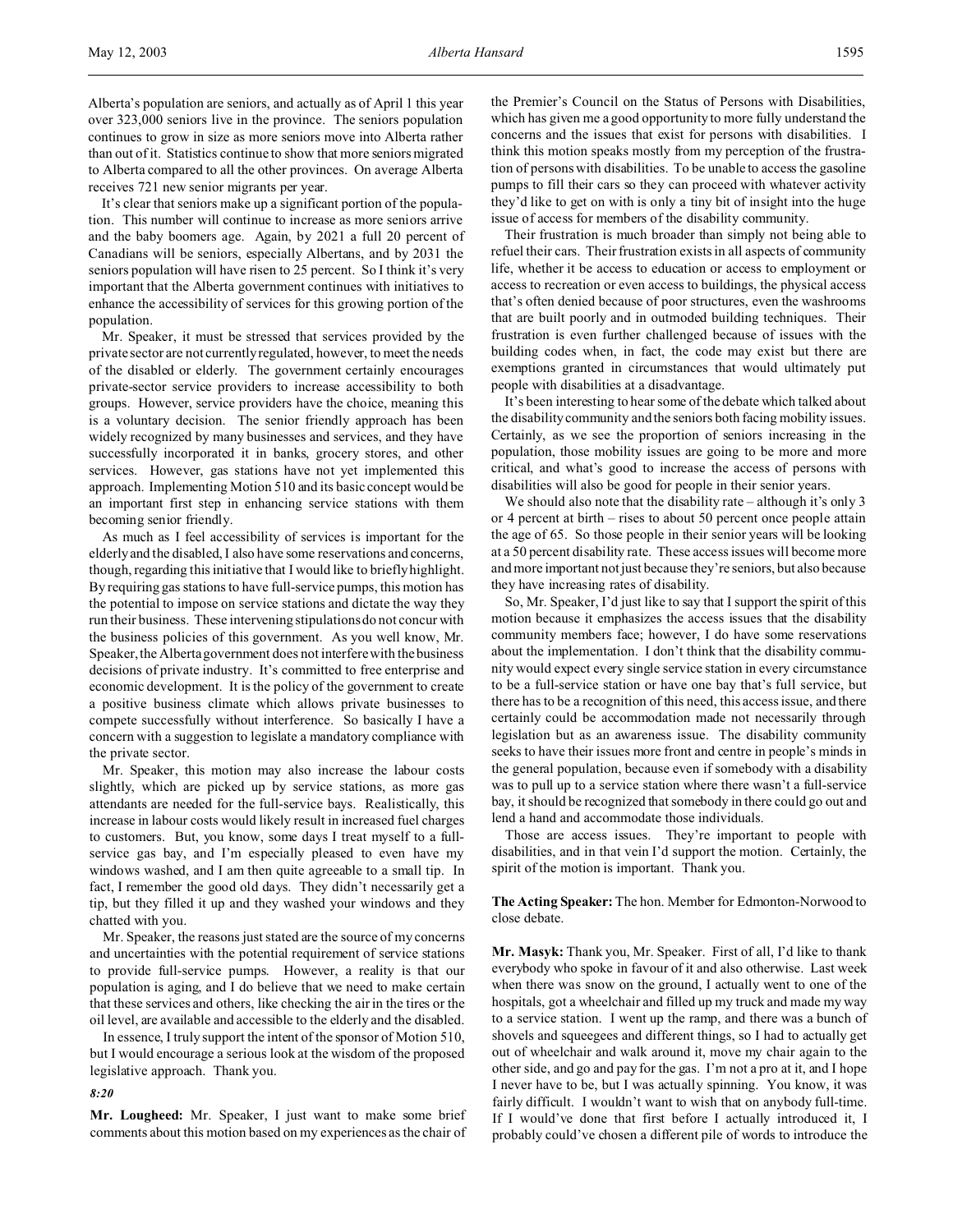motion. But the motion will do at least one thing if everybody passes it. It'll carve out a road and it'll pave the way for some legislation, and we may combine it with others to develop an act for people with disabilities and for seniors.

I'm always of the attitude that seniors are people that we have to stand on their shoulders. We have to know where we come from in order to know where we're going. I would like to say that I lobby on behalf of people with disabilities. I would like to say that I represent them, even though it's a small number in all of Alberta. I like to say that I'm a champion for the disabled people in Alberta.

Gasoline stations. Unless you've tried it in a wheelchair, unless you had a bunch of impediments in order to get gas like I went through with the shovels and squeegees and the oil display, you wouldn't really know what it was like. I wouldn't want to be in a strange city trying to fill up my tank with all these barriers in place, and that, Mr. Speaker, was only for a few minutes.

I would ask all the members to see their way clear to support this motion. In light of the industry I would like all the members to know that I don't accept that, and I dismiss it, and so should you if you're thinking that way at all.

Mr. Speaker, people are people and feelings are feelings. I think we should honestly draft ourselves into the situation of somebody who's disabled or a senior and has these barriers to get a simple thing like gasoline. As we forge ahead, we may find other needs for people that are less fortunate by way of disabilities or age.

On that note, Mr. Speaker, I would like all the members to support this motion as a way to look into the new future. Thank you very much.

[Motion Other than Government Motion 510 lost]

**The Acting Speaker:** The hon. Member for Wetaskiwin-Camrose.

# **Association for Former MLAs**

511. Mr. Johnson moved:

Be it resolved that the Legislative Assembly institute an allparty former members' association of the Legislative Assembly to focus on the interests of the membership and the good of parliamentary precinct, history, and process.

**Mr. Johnson:** Thank you, Mr. Speaker. It is an honour and a pleasure to begin debate on Motion 511, which asks this Assembly to create a former members' association in Alberta. I would like to briefly begin by talking about some of the other former members' associations in North America, their success as advocates for the democratic system, and the benefits that a former members' association could offer to Albertans.

Last fall I had the privilege of participating in a parliamentary conference in Quebec City involving present and former parliamentarians from parts of Canada, the United States, and even other countries. It was sponsored by the association of former parliamentarians of the province of Quebec. Through this conference I was introduced to other projects and activities of the association of former parliamentarians of Quebec and the Ontario Association of Former Parliamentarians, who also had members attending this conference. To date the provincial governments of Quebec, Ontario, and B.C., Canada's federal government, and the United States Congress have created former members' associations through legislation, all with similar objectives. For example, the B.C. association objectives are summarized as follows:

(a) to put the knowledge and experience of its members at the service of parliamentary democracy . . .

(b) to serve the public interest by providing non-partisan support for the parliamentary system of government . . .

(c) to foster a spirit of community among former M.L.A.s,

(d) to foster good relations between current and former M.L.A.s, and

(e) to protect and promote the interests of former M.L.A.s.

#### *8:30*

Canada's former members' association of parliamentarians has several successful programs as does the United States Association of Former Members of Congress. These groups have been active since the '80s and '70s respectively. Younger associations such as the British Columbia association and the Ontario Association of Former Parliamentarians aren't as large but are growing every year. The Canadian and American former members' associations are great examples of established associations that do a great deal of fundraising for political science and public administration scholarships, have an active speakers' bureau that tours high schools and university campuses, and can be full-time hosts for visiting delegations such as those from other countries.

There are several advantages to forming a former members' association with the official support of the Legislative Assembly. Legislating a former members' association offers an instant legitimacy and makes it easier for former members to access the Assembly and its current undertakings. Former members' associations have grown into major advocates for the parliamentary system because their origin has been in the Legislative Assembly.

Over the years this Assembly has heard debate on direct legislation, enacting different forms of referenda, introducing citizen initiatives, and replacing the electoral process with proportional representation. All of these debates were an attempt to add, to tweak, or to adjust Alberta's parliamentary system of democracy. I think it's important to keep an open mind and to look at ways to improve Alberta's legislative system, but I think it's just as important to recognize the success and efficiency of the current system. The success of Alberta and Canada is not an accident. The parliamentary system may not be perfect, but there is no denying that it has played a large role in the creation and development of this great country and our province.

We must also remember that this Assembly is a member of several nonpartisan associations. For example, the Commonwealth Parliamentary Association fosters understanding and co-operation among parliamentarians from Commonwealth countries and promotes the study of and respect for parliamentary institutions. The Legislative Assembly of Alberta also meets regularly with the Parliamentary Assembly of French-speaking Peoples, the National Conference of State Legislatures, the Pacific Northwest Economic Region, the Canada/Ukraine legislative exchange program, and the Partnership of Parliaments. So you see, Mr. Speaker, there is ample precedence for establishing this sort of association.

I'd like to make it very clear that the association would be for nonpartisan purposes. As MLAs we wear our party colours and adhere to our loyalties and ideology throughout our time here in this House, but based on what I've seen and heard from other former members' associations, I do not see many potential problems for people abusing the association for partisan purposes. I am confident that former MLAs in Alberta would be no different than former MLAs in other provinces and would respect the overall objectives of the association or not participate at all.

One concern some may have with a former members' association in Alberta is the cost to the taxpayer. Again, by using other former members' associations as a model, the cost to the province would be minimal if any. These associations do not need money from the government. Funding for the association would be generated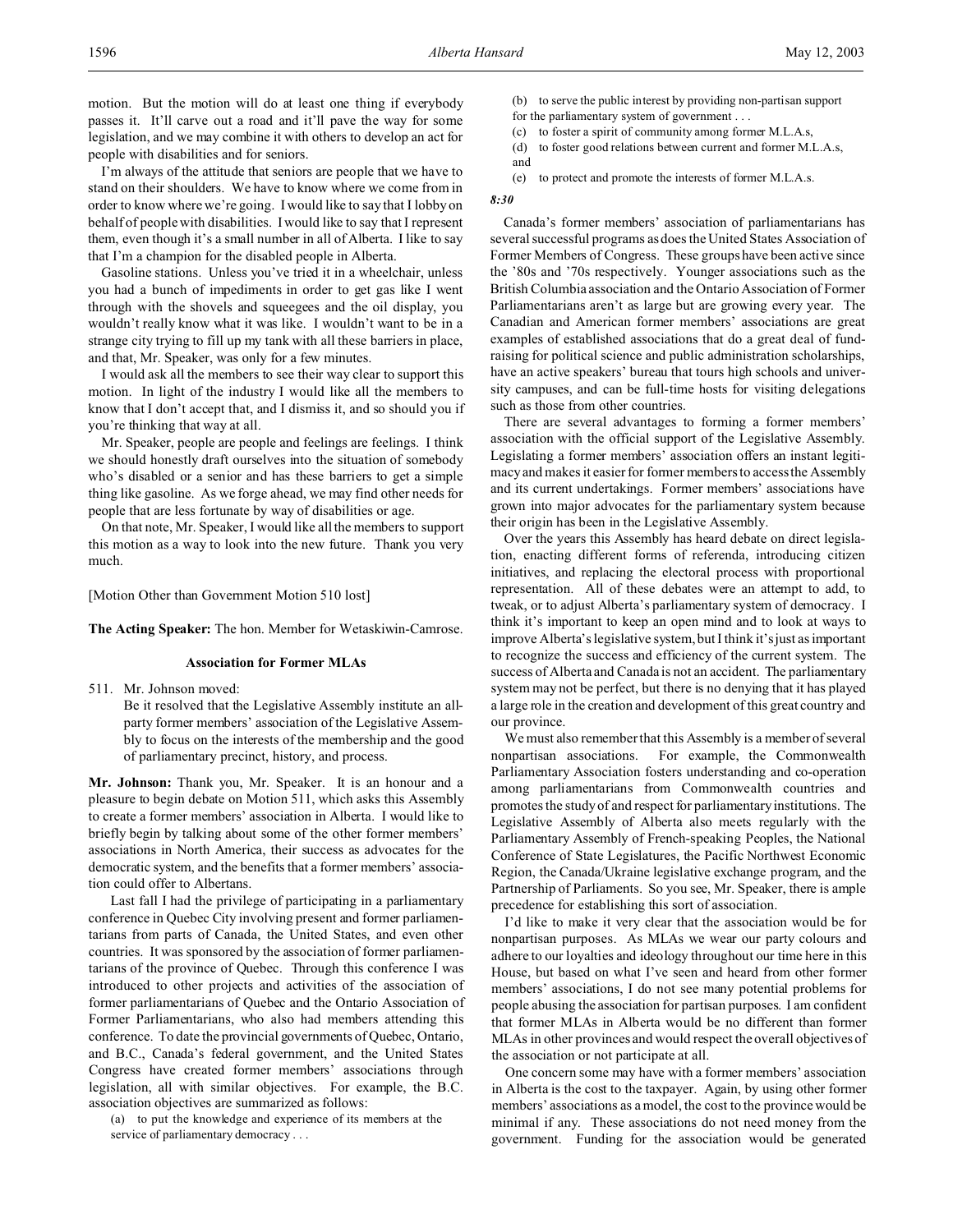through an annual fee and in some cases a subscription to a former members' newsletter. However, a former members' association would need an office equipped with a phone, a fax machine, a computer, and a desk. Such an office would incur very limited expense. The Legislature Annex, for example, has a few empty offices, old desks that aren't used, and phone lines with no phones. A fax machine, a telephone, and a computer would be the only added expense, which could be quite modest. The Ontario government covers these costs for their former members' association, which works out to be approximately \$12,000 per year, as I was told. The B.C. association incurs no expense to their government.

I can see a former members' association of Alberta pursuing several objectives including fostering a spirit of community among former parliamentarians and maintaining good relations between the Members of the Legislative Assembly of Alberta and former parliamentarians. Mr. Speaker, based on what I have seen from other former members' associations, I think the biggest advantage would be the former members' speakers' bureau, similar to the United States Association of Former Members of Congress, who are very active in this area. This would provide two benefits to Albertans. First of all, the speakers' bureau could effectively promote the parliamentary system face to face with Albertans. This would be a great way to add interest to the lessons in a class and concepts in a textbook.

It's also important that the members consider the possibilities that former members could provide the public. These men and women could provide an incredible learning opportunity for high school and postsecondary students. As a former educator I know how effective it would be to add a human face to an institution as big and complex as government. Schools currently welcome presentations as long as the content is beneficial and relevant to the students' education. I think it would be great if a teacher could instruct a class about government and then bring in a former MLA who could freely answer questions and provide an insider's view of how government really works. A former members' association could certainly facilitate making these arrangements. I realize that MLAs currently sitting in this Assembly already visit classrooms and talk about their work to students, but a former MLA could work closely with the teacher for a much longer period of time.

Creating a way to promote the parliamentary system may help people, especially young people, understand the role and process of government. This could improve public participation through voting to increase the number of people running for elected office.

What Motion 511 is proposing is not without precedent and not without purpose. A former members' association would be to the advantage of former MLAs by tapping their knowledge and insight for the benefit of Albertans. I would urge all members of this Assembly to support the creation of a former members' association in Alberta.

Thank you, Mr. Speaker.

**The Acting Speaker:** The hon. Member for Edmonton-Glengarry.

**Mr. Bonner:** Thank you very much, Mr. Speaker. It is indeed a pleasure to rise and speak to Motion 511, establishing a former MLA association, and I want to thank the sponsor for bringing this forward.

**Mr. Smith:** Would you like to join next week?

**Mr. Bonner:** I know that the hon. Member for Calgary-Varsity is looking at this very closely and is also going to take his spot there very soon, and, yes, I would like to join with him. It would certainly be fun to get together with him and talk about the Hounds from Notre Dame or the NHL playoffs along with other things that we do. It would be very good, Mr. Speaker, to have those opportunities.

Certainly, for an association of this nature there are plenty of precedents. I think more important than the precedents for an association of this nature being formed is the fact that we do have a need once we leave this establishment and this phenomenal growth opportunity that we've all experienced in here. To have that terminated, whether by retirement or not getting re-elected, certainly leaves a void.

In speaking to ex-members, I know that they thoroughly enjoy getting out to the Speaker's Cup, where they get the opportunity to meet and talk with former colleagues of the Assembly. I know for myself, on a personal note, that it's always good to get together with my former MLA Bob Dowling, out of Jasper, a man that's always a pleasure to see and certainly represented his constituency very, very well. He was a Conservative, and we liked him. He was a good man, and we have nothing against good people that represent us. I'm sure that the Coppotts from Calgary-Varsity would say the same thing about their MLA. In fact, they think so much of him, they sit on his boards.

We do have the best of both worlds with an organization of this nature. As well, there's certainly a wealth of knowledge that can be put to use, and when it's put to use in a nonpartisan way, it benefits everybody. I think that when I look at what's happened here in the Legislative Assembly of Alberta, the programs that have been initiated and instituted to try and bring the awareness of the MLA to the general public, it has been very, very good. I think, you know, of programs like School at the Leg. or being an MLA for a day, and they certainly help us connect with the larger body of people out there. I can only think that in doing a little reading on this particular subject – the United States Association of Former Members of Congress established a Centre for Democracy and Citizenship – it's certainly one of those areas that would give us an opportunity to reach out to the community and improve the image of MLAs in the community.

### *8:40*

I see other things that can happen here as well. With this tremendous amount of knowledge that we do have amongst members in the Assembly, it would give us a great opportunity for professional development in regard to others, and as well I think that there is a need to protect the rights of former MLAs. Certainly, we have seen both sides of the equation, from those that had served prior to 1989, the types of pensions they got, compared to members who have been elected since 1989, what sort of benefits they can look at. One of the things we did have the opportunity to discuss when we were on our trip to study the Legislatures and the Parliament of Great Britain was how they treat their MLAs, how they treat their elected representatives, and certainly how they treat them once they are no longer in office. I think this is an extremely important area that we have to look at and one that since 1993 we have been seriously lacking. I would think that an independent group that is not playing any partisan politics would certainly be able to give a lot of insight into the benefits and the rights of former MLAs.

Now, then, as well, the member was indicating that there would not be a great financial burden on anyone to have an association of this magnitude, and certainly I look forward to that. I had the opportunity to belong to a number of alumni organizations, and it seems that everybody there either wants you to work a bingo or wants you to work a casino, and I am not in favour of fund-raising in this particular fashion. As well, I certainly like the membership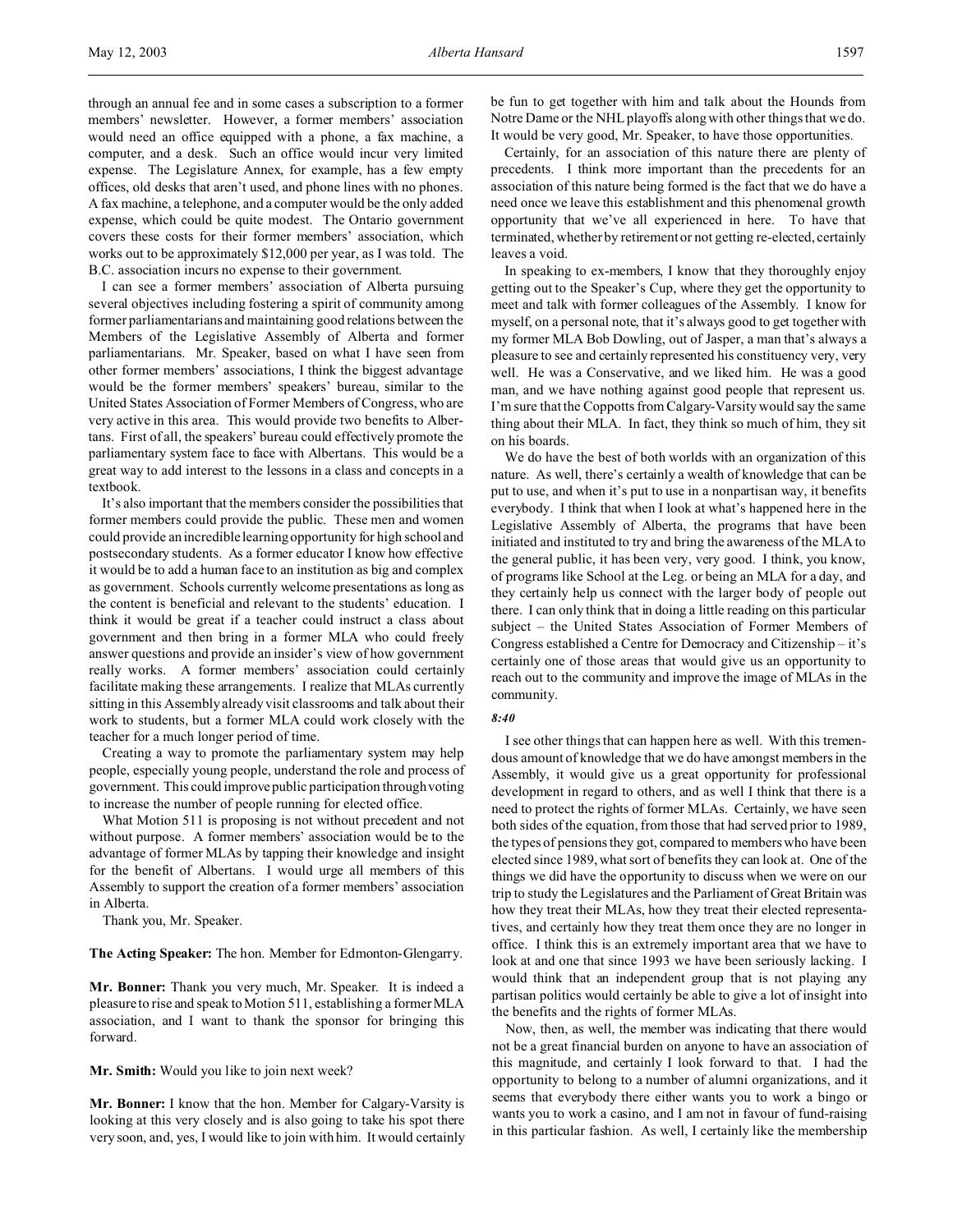So, again, I would like to congratulate the member for bringing this motion forward. I think it's an excellent motion, and I think that the Member for Calgary-Varsity sees a need for this as well, and I'm sure that he'll be up on his feet to speak in support of it right away.

Thank you, Mr. Speaker.

**The Acting Speaker:** The hon. Member for Clover Bar-Fort Saskatchewan.

**Mr. Lougheed:** Thanks, Mr. Speaker. It's a pleasure to join the discussion this evening on Motion 511, sponsored by the hon. Member for Wetaskiwin-Camrose. I'm pleased to see this motion before the Assembly. Last fall I had the opportunity to attend a former members' association meeting in Quebec along with the Member for Wetaskiwin-Camrose and touched base with many members from different Legislatures across the country as well as members of the House of Commons and former members of the House of Commons. Not only were there former members there, but there were several current members there as well, and I think the advantage in attending that meeting was the experiences that we had as current members and being able to bring those back and perhaps utilize that information in different places in our own Legislature. We came away from that meeting recognizing that a former members' association would be of value and that it would be an opportunity for former MLAs to gather together, engage in discussion and debate, and perhaps come forward with a few ideas about what the current situation is and how it might be improved.

Just to comment a little on that meeting in Quebec, the meeting centered around the question asking what the factors were that lead to a decline of the parliamentary system in Canada, and there was quite a bit of discussion about how that kind of decline was commonplace across the country and how things could be changed to reverse that decline or to at least slow it down or arrest it in one way or another. There was a great deal of discussion about the role of the media. There were panel discussions for every topic, and they had experts from all across the country and even overseas as well.

One of the other factors was the use of the Internet for some kind of a world government kind of discussion talking about the number of elected members that exist all across the world, something in the order of millions – I can't remember what it was – and how they could be connected through the Internet. It seemed a little beyond what I would have really wanted to be involved in, but it was a topic of discussion.

I remember, as well, that Claude Ryan was one of the people that came to the forum and was one of the panel members for one session. It's really interesting to see the reception that he received in that Quebec Legislature and how well regarded and respected he was. He talked quite a bit about representation. I asked him during the question period what his view was of proportional representation, that being the idea of whatever percentage of votes you received in the general election, that would be the percentage of members you would have in the Assembly. He went on at some length talking about how when he was a member, he had held the view that that would be appropriate, but upon reflection over the past several years, being out of the Legislature and being able to think more about these things, he had come to the conclusion that he was not convinced at this time that proportional representation was what he would support.

That was a little bit of flavour of the meeting. I found it interesting that the hon. member who spoke last talked about improving the image of elected members, and that was the essence of the entire

meeting that we had in Quebec. It talked about the decline of the parliamentary system and what the reasons were for that decline in image, and of course we were quite free to express our opinions as were especially the former members who quite happily engaged in the debate.

Let's talk a little bit about the potential value some former members could contribute to the situation in the province and how an association would benefit Albertans. Certainly, we have all realized since being elected that this is a very unique position to hold. The experiences are unique, the relationships that are formed are very important, and the jobs that we have to do are very important to the people we represent. When we leave this Assembly and are no longer part of the decision-making process, that does not mean that the experiences gained could not contribute to the service of Albertans in a format such as the one we experienced in Quebec, where there's open discussion and seeking to resolve some of the issues that currently are faced by parliaments everywhere. Certainly, as well, once the MLAs no longer have those political constraints that they may be under at the present time, they can be free to debate and contribute to parliamentary democracy.

One of the important points to remember about existing former member associations is that they need to grow considerably before making a major impact on the province. It would take time for that membership to grow. It would take time to fund-raise to get the funding necessary for the association to have programs such as scholarships up and running. Over time it could be a very productive relationship that could be formed.

### *8:50*

A former members' association could best serve the public interest through that nonpartisan support, and they could put their knowledge and experience of parliamentary democracy into practice. It's a common theme of other former members' associations. I think it's important that we do the same. Although some former members may not share the same political philosophy, they must share the same responsibility of promoting our system of governing.

Now, we all understand that not many people who have not been in this position understand the issues that are faced by representatives as individuals as well as the other politicians do. There aren't many people that understand the sacrifices, the time spent in meetings, traveling, being away from family, but we all recognize the amount of adjustment that's required.

I think a former members' association would be useful to help tell Albertans about government from the perspective of a person who had been there, who had sat in this Chamber and been a member of this Legislature. I think that educating the public, especially young Albertans, the people who will replace us in the future, to talk to them about the virtues and the importance of the parliamentary system could diminish some of those negative connotations associated with politics and with government. This could be an opportunity to increase voter turnout, reduce apathy, and reduce skepticism towards the legislative process.

Mr. Speaker, there's a final point in support of Motion 511. As I said before, I think former MLAs could provide a unique service to the members currently sitting in the House. In an indirect way I think that the men and women who used to serve in this House could help strengthen Canadian provinces. Alberta's Premier and the new Premier in Quebec have expressed interest in strengthening relations among Canada's provinces. It's believed that increasing cohesion among provinces will create a stronger unified voice to lobby the federal government on provincial issues, but as we all know, different regions have different concerns, and we'd be kidding ourselves if we denied that there might also be disagreements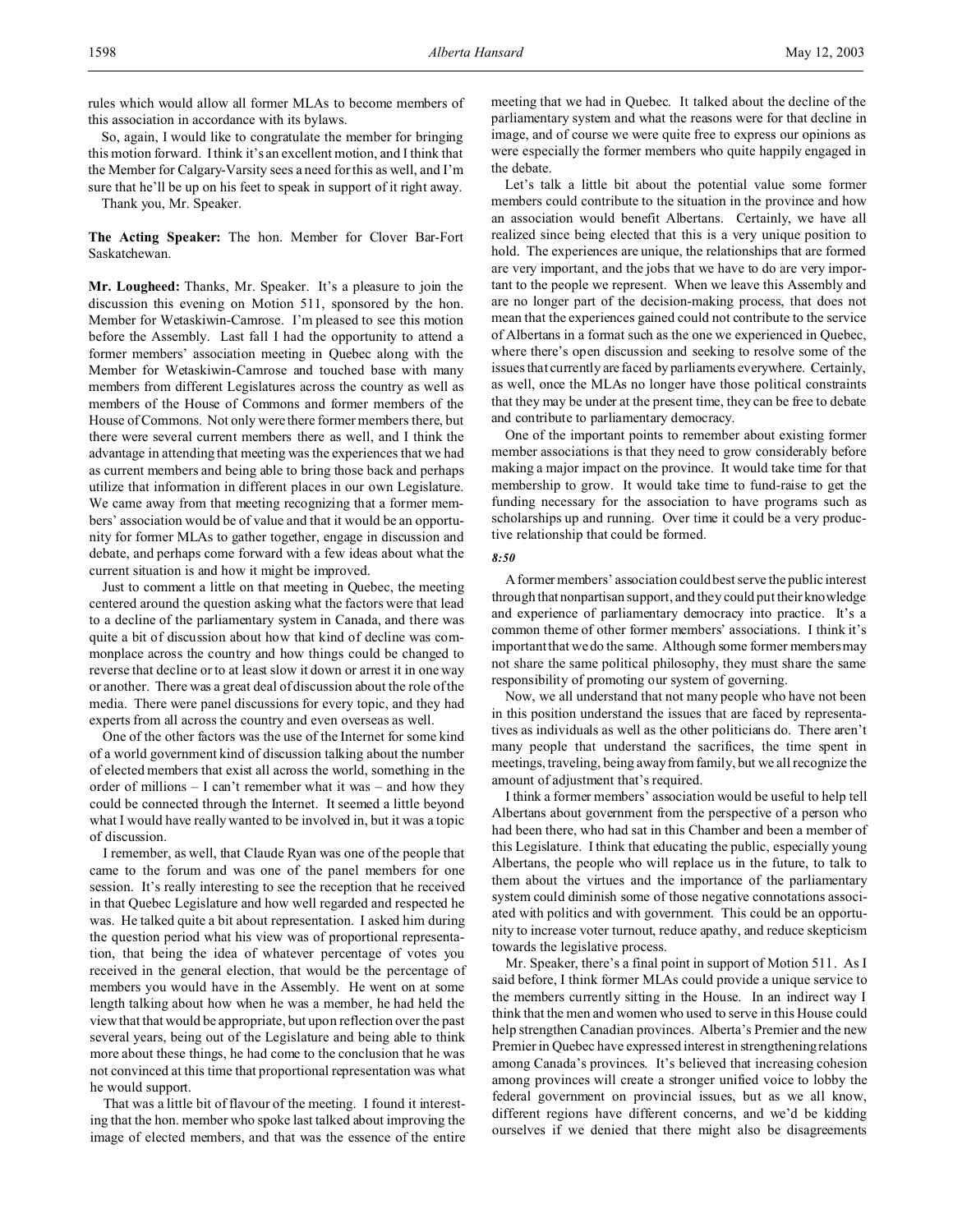There are four former members' associations in Canada, and there's talk of two possible additions. I think that Alberta could be part of a strong coalition that could build a national branch that could be at the service of Canadians and build strong relationships with other provinces.

Mr. Speaker, I strongly support Motion 511, and I would urge other members to do the same. Thank you very much.

**The Acting Speaker:** The hon. Member for Edmonton-Highlands.

**Mr. Mason:** Thank you very much. Mr. Speaker, I'm pleased to rise and speak in support of Motion 511. I attended a parliamentary conference with several other members of the Legislative Assembly including the MLA for Wetaskiwin-Camrose, who has moved this motion. While there, we learned about the associations in some other provinces and federally for former members of Legislative Assemblies and the Parliament of Canada.

Mr. Speaker, I'm going to be brief. I would hope that this motion could be passed this evening. I think that there are a number of beneficial outcomes of having such an association.

**The Acting Speaker:** Hon. members. Hon. Member for Calgary-Varsity, according to our Standing Orders anybody wishing to rise on a point of order needs to be in their own place. Are you rising on a point of order, sir?

**Mr. Smith:** No, I'm not.

### **The Acting Speaker:** Okay.

The hon. Member for Edmonton-Highlands.

**Mr. Mason:** Thank you very much, Mr. Speaker. I was anticipating a point of order by the hon. Minister of Energy, but I guess it's not to be, at least on this motion.

Anyway, Mr. Speaker, I think that there are lots of advantages of such an association, and it allows people who have gathered tremendous experience, valuable experience to continue to put that experience at the disposal of the people that they formerly were elected to represent. You know, I think we all learn a great deal by participating in electoral politics. It's not necessarily marketable experience. It's not necessarily that you can go out and get a job because of your political experience. In fact, in my view it's undervalued in the job market, but there is a strong desire on the part of almost everyone who participates in electoral politics to contribute to the community. That desire does not end when one is defeated or one retires, and the experience and the desire to assist the community doesn't die with the political career.

So, Mr. Speaker, I think this association provides an outlet for that experience and that desire to serve, and I would recommend this motion to all members of the Assembly.

Thank you.

**The Acting Speaker:** The hon. Member for Calgary-Shaw.

**Mrs. Ady:** Thank you, Mr. Speaker. I'll be very brief. I'd like to rise and speak on Motion 511, that's been sponsored by the hon. Member for Wetaskiwin-Camrose, and urge the Assembly to establish an all-party former members' association. Since I really only have a very short time, I'd just like to talk about the fact that I have benefited from the knowledge of someone that sat formerly in the House, my father-in-law, Jack Ady. I've walked into his den many times and seen pictures on the walls of some of my colleagues when they were much younger, much, much younger.

**An Hon. Member:** And better looking too.

**Mrs. Ady:** No. I'm not saying better looking but much younger.

It's always interesting to me to hear him talk about the time that they had in the Legislature and been very beneficial to me as I've asked him questions about why certain policies were done and how they came to life, and I have found it to be of great benefit.

I think that this motion is a wonderful idea, and I'm highly supportive of it. I know that all the decisions they made in the past were good decisions, and they've proven to be good decisions. I think that we as a Legislature could benefit from that same kind of advice. So I'm happy to support the motion.

Thank you, Mr. Speaker.

**The Acting Speaker:** The hon. Member forEdmonton-Meadowlark.

**Mr. Maskell:** Thank you, Mr. Speaker, for allowing me the opportunity to rise today and offer my comments with regard to Motion 511 sponsored by the hon. Member for Wetaskiwin-Camrose. As my colleague has already stated, the purpose of Motion 511 is to create an all-party former members' association whose purpose would be to promote and provide support for the parliamentary system of governance here in Alberta and also in the rest of Canada.

Mr. Speaker, I believe that creating an association made up of former Members of the Legislative Assembly would be a highly important and valuable development which would not only benefit former members but all Albertans as well. I say this for two main reasons. My primary motivation behind supporting this motion has to do with the fact that a former members' association would be a perfect organization for encouraging and educating the general public and especially our young people about our parliamentary system and how it works in real life. Former Members of the Legislative Assembly are in an ideal position to share this kind of knowledge because unlike active MLAs they have more time to dedicate to this cause, and they have the luxury of space to properly analyze and reflect on our system of governance.

**The Acting Speaker:** I hesitate to interrupt the hon. Member for Edmonton-Meadowlark, but the time limit for consideration of this item of business has concluded.

### *9:00***head: Committee of Supply**

[Mr. Shariff in the chair]

**The Deputy Chair:** Hon. members, we'll call the committee to order.

head: **Main Estimates** 2003-04

## **Aboriginal Affairs and Northern Development**

**The Deputy Chair:** The hon. Minister of Aboriginal Affairs and Northern Development.

**Ms Calahasen:** Thank you, Mr. Chairman. I know that it's late, and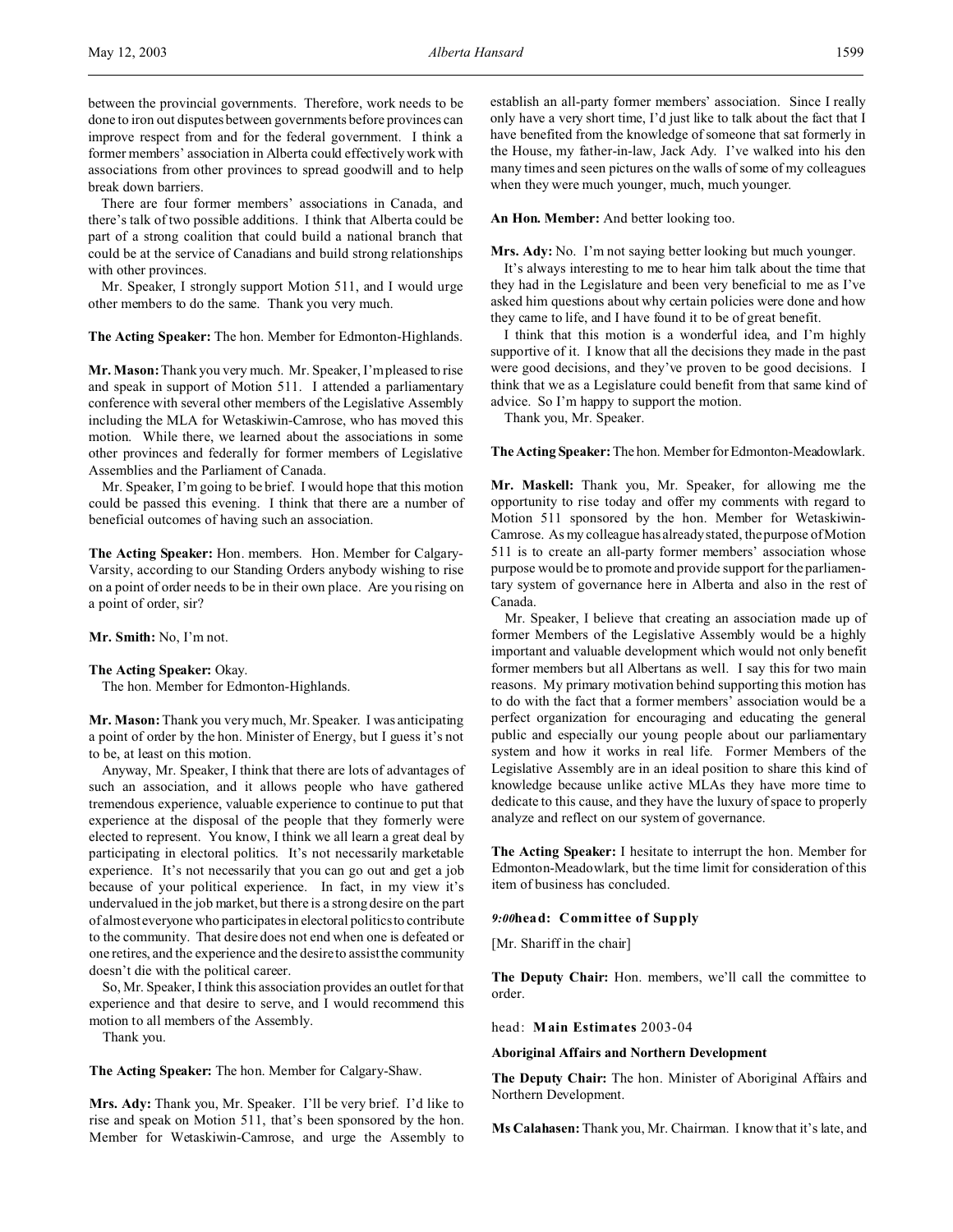I know that we want to get done, so I'll be very brief, but first I would like to introduce a few members of my department who are here with me today. First of all is my deputy minister, Paddy Meade; my assistant deputy minister, Ken Boutillier, and all of you guys know him; Lori Sajjad; Thomas Droege; Cynthia Dunnigan; Peter Tadman; Martin Hanly; Tom Baldwin; and of course you all know this guy, Jim Kiss, my executive assistant.

I'm pleased tonight to present Aboriginal Affairs and Northern Development's 2003-2004 estimates. [some applause] Thank you, thank you.

This is the ministry's third budget. I know that you're interested in discussing how we have moved ahead since last year, and I look forward to answering your questions. For 2002-2003 our plan was focused on integrating the divergent parts of the ministry – notably aboriginal, land, and northern issues – into a coherent whole. We have made significant progress in this regard, and this year's budget reflects our efforts through our funding to core businesses, goals, strategies, and performance measures. I want to thank everyone who has contributed to this process because we have received helpful input and advice from many sources, including the Auditor General, aboriginal business and community leaders, and many of you here tonight.

We have a budget of \$31.6 million. A large portion of this is for legislative funding requirements, otherwise called statutory funds, which are provided to the Métis Settlements General Council pursuant to the Métis Settlements Accord Implementation Act. The act requires payment of \$10 million per year to April 1, 2006. As well, under the legislation we are required to provide funding through the matching grants replacement agreement, otherwise known as the MGRA. The grant amount for 2003-04 is \$5.3 million. This brings the total for Métis settlements legislative requirements and governance efforts to \$15.3 million.

Also under the Métis settlements governance we have the Métis Settlements Appeal Tribunal, which receives \$930,000 for its operation. Three hundred and fifty thousand dollars is budgeted for the Métis settlements land registry and \$450,000 for the nowoperating Métis Settlements Ombudsman's office. This leaves \$14.6 million for two program areas. For the aboriginal affairs aspect of the ministry I've allocated \$12.6 million. The Northern Alberta Development Council, chaired by my colleague the Member for Peace River, receives \$1.9 million, and he will speak to NADC's efforts shortly.

Six million dollars was announced earlier this year to be shared by six ministries. Aboriginal Affairs and Northern Development receives \$1.2 million for our part. The strategies, of course, are cross-ministry. We take into consideration a number of other ministries. Sustainable Resource Development is receiving \$1.7 million; Justice, \$1 million; Energy, \$938,000; Environment, \$623,000; and Community Development, \$410,000. Aboriginal Affairs and Northern Development will use our allocation to build human capacity, and we hope to have representatives out in communities doing consultation as quickly as we can. Ongoing consultation expenditures include legal research, including document collections, supplies, travel, administrative services, and litigation management if needed.

We have 77 full-time employees: 55 in the ministry, 15 with NADC, and another seven assigned to the Métis Settlements Appeal Tribunal. We have three shared service agreements: the first one with the Alberta Corporate Service Centre, the second one with Alberta Learning for human resource planning and programs, and the third with International and Intergovernmental Relations for other administrative and financial services including the senior financial officer and the chief information officer.

We have a challenging mandate. There is pressure on the Alberta government to address aboriginal and northern issues in a timely manner and to look to the longer term. Some needs are tangible and can be addressed with basic prioritization, planning, and funding. Other needs are less tangible and dependent on co-operation, openness, patience, and effort by a variety of individuals, organizations, and governments.

Our vision is an Alberta that includes full participation of aboriginal and northern Albertans in the province's opportunities and prosperity. We hope others share this vision. It'll take willingness, dedication, and a unified effort to make it happen. We welcome the role of developing and co-ordinating cross-ministry policies, strategies, and initiatives. As a small ministry we are not in the business of program development. We are in the business of building and strengthening relationships to address issues. Our mandate is to work with aboriginal and northern people, communities, and organizations; Alberta ministries; other governments; and the private sector to respond appropriately to aboriginal and northern issues. Our greatest strength is that we are always making sure that we can facilitate. We recognize the constitutional rights of aboriginal people and work to fulfill legislative commitments and resolve unsettled legal matters. We facilitate cross-ministry and federal, provincial, and aboriginal initiatives. We advance sustainable northern resource development with other ministries and northern stakeholders.

# [Mr. Lougheed in the chair]

In all of our activities we strive to ensure organizational excellence. The ministry has four core businesses, which are compatible with its goals. Our first core business is aimed at improving the participation of aboriginal people in Alberta's social and economic opportunities, and we do this by serving aboriginal people and communities through the implementation of the aboriginal policy framework. Eighty-three percent of ministry plans continue to include reference to the aboriginal policy framework, the aboriginal policy initiative, or at least one strategy that relates to aboriginal people or issues. This is a demonstration of major progress since the adoption of the aboriginal policy framework in September of 2000. The aboriginal policy framework sets out the long-term structure of our existing and new government of Alberta policies to address First Nation, Métis, and other aboriginal issues in Alberta.

Aboriginal Affairs and Northern Development supports the government'sgoalstowards people, prosperity, and preservation and is uniquely tied to goal 5, which is: "Aboriginal communities in Alberta will be effective and self-reliant." Effective and self-reliant communities have the capacity to set their own priorities, manage their own affairs, develop a sustainable economic base, and participate in partnerships with governments and the private sector. Our staff are working directly with aboriginal organizations to enhance their planning and performance measure capacities and improve accountability mechanisms. The Métis Nation of Alberta and the native friendship centres are two organizations taking part in these efforts.

We lead the aboriginal policy initiative, or API, and work actively on three other cross-ministry priority policy initiatives: the health sustainability initiative, the Alberta children and youth initiative, and the economic development strategy. Our participation in all priority policy initiatives provides further opportunities to co-ordinate Alberta's responses to aboriginal and northern needs and issues.

Our second core business is to fulfill our legislative commitments to Métis settlements. Much of this core business is administrative and technical in nature, but there are other, observable activities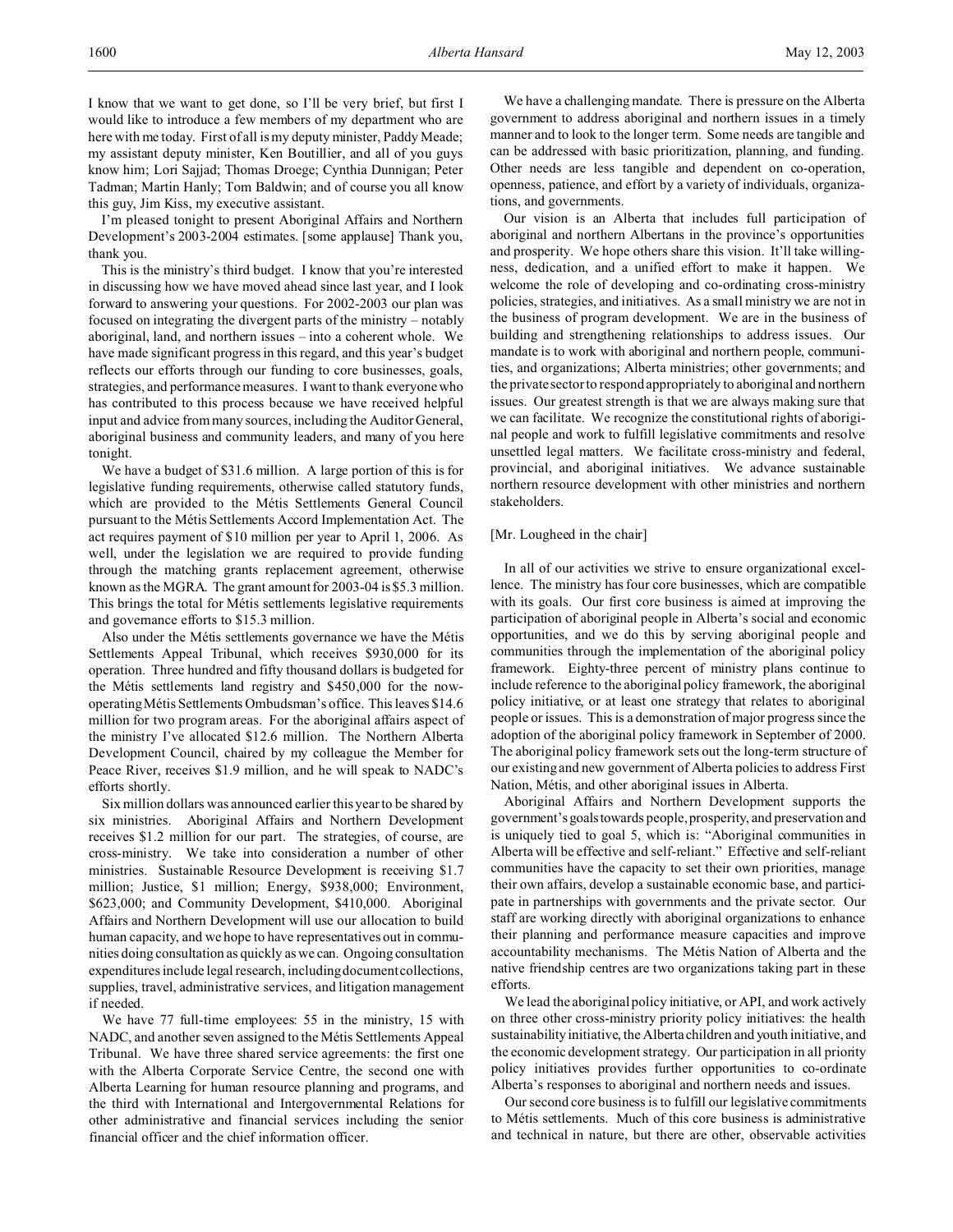Our third core business is to manage "the Province's legal and constitutional obligations with respect to First Nations, Métis and other Aboriginal people." To do this, the province helps the federal government to meet its treaty obligations by transferring land and minerals. In 1986 we contributed to 11 treaty land entitlement settlements for Indian reserves owed under treaty. We recently reached an agreement in principle on another case which we anticipate will be finalized within this business year, bringing the number to 12. These settlements have provided First Nations with resources to increase their participation in the Alberta economy and have reduced uncertainty for industry and government in the development of the province's resources. The land and legal issues section of AAND is responsible for the settlement of land claims. This is also the section of the ministry that will be linking with other ministries to address consultation of First Nations resource development on Crown lands, at least at the moment, because I intend to make sure that we deal with that in a different structure.

### *9:10*

The aboriginal policy framework commits Alberta to a proactive, made-in-Alberta consultation process, and Alberta is now in the process of drafting overall guidelines and implementation strategies. These guidelines and strategies will assist departments in managing their consultations with First Nations.

Our fourth core business is: "promotes and facilitates initiatives to advance the development of Northern Alberta." Essentially, this means that we advance sustainable northern development with other ministries and northern stakeholders. At this time I would like to turn my time over briefly to the chair of the Northern Alberta Development Council, the MLA for Peace River.

## **The Acting Chair:** The hon. Member for Peace River.

**Mr. Friedel:** Thank you, Mr. Chairman and minister. As the minister just said, the role of the Northern Alberta Development Council could almost be summed in one line, and the first line of the fourth core business of the department is: "promotes and facilitates initiatives to advance the development of Northern Alberta." The Northern Alberta Development Council is continuing to work with the Department of Aboriginal Affairs and Northern Development and many other stakeholders in our northern development strategy. As the minister noted, we try to focus on strategic priorities.

Economically, there is much to consider in the north for the longterm sustainability of the Alberta advantage. The oil sands development is always at the forefront, but the importance of adding value to other northern resources, especially in the areas of agriculture and forestry, has to be recognized. [interjection] There's a strong supporter.

We meet regularly with northern municipal governments as well as industry, aboriginal communities, and many other of our stakeholders. A key part of the business of NADC is to connect our north to local, provincial, national, and even international opportunities. Northern highways corridors are absolutely essential for trade and economic connections and remain a primary focus for our council.

We've been actively promoting the development and use of the northwest corridor, which is a key rail link to the west coast ports,

particularly the port of Prince Rupert. Delegates to the recent Challenge North Conference in Fort McMurray spent a lot of time discussing the various opportunities to advance the northern economy. There's no doubt that the opportunities far outweigh the challenges, but these challenges also have to be addressed. Skill development remains at the top of the list and is the key focus of our plan. Recruitment, training, and employee retention are the greatest barriers to realizing the full potential not only of northern Alberta but of all of northern Canada. People are becoming increasingly more aware of the importance of northern resources to our overall economy. What is less obvious, however, is the input required to develop and exploit these resources. Getting that message out is one of the jobs of NADC.

Mr. Chairman, I could go on, but I know that many members want to ask questions. After the minister finishes her opening remarks, I will be more than glad to participate in the Q and A session.

**Ms Calahasen:** Just to conclude, Mr. Chairman, we're focusing on strategic relationship building. The title of the aboriginal policy framework is Strengthening Relationships, and that's part of the corporate culture that we've been trying to achieve in all our efforts. So the vision of participation and prosperity is achievable, and we need every available resource to get there. Strategically we're playing our part in the bigger picture of benefiting Alberta as a whole by strengthening its parts. The importance of building partnerships and working together will be measured by a change that will be unmistakable. We're already beginning to see it happen. Aboriginal people and organizations are having a positive impact on our communities. As a government we have an opportunity to tap into that energy, and this budget plan brings us one step closer.

Thank you.

### **The Acting Chair:** The hon. Member for Edmonton-Riverview.

**Dr. Taft:** Thank you, Mr. Chairman. Appreciate the comments from both the minister and the head of the Northern Alberta Development Council. Appreciate the presence of her staff here, who have been helpful to me from time to time. I note that although this is the last department to be debated or discussed in estimates, it comes first in the list of business plans and I'm sure first in the hearts of all MLAs. By budget it's a small ministry but by its potential impact a very important one. It directly touches the lives of actually I don't know how many Albertans, but it would be a few hundred thousand Albertans, which makes it a very important department indeed. Of course, through its connection with the Northern Alberta Development Council it has influence over the economic prosperity and future of half the geographic area of the province and a part of the province that includes a good portion of Alberta's most valuable resources: conventional oil and gas, forestry, and of course heavy oil.

When I bring my attention to this particular department, there is a handful of issues that come to mind first and foremost, and those are health, justice, education, and poverty. Perhaps that's not fair. That's of course leaving out many other aspects of interest and concern, but those are the ones that come first and foremost to my mind. I suppose I would like to add to that the cultural richness that the aboriginal community provides to Albertans and I hope provides much more of in the future as we work more closely with the aboriginal population of the province.

I'm going to just begin getting really specific on my questions to help the discussion move along. When it comes to aboriginal health, I'm most interested in the sharing and the co-ordination between this department and the Department of Health and Wellness, and I know also of course the federal department of Indian affairs has a large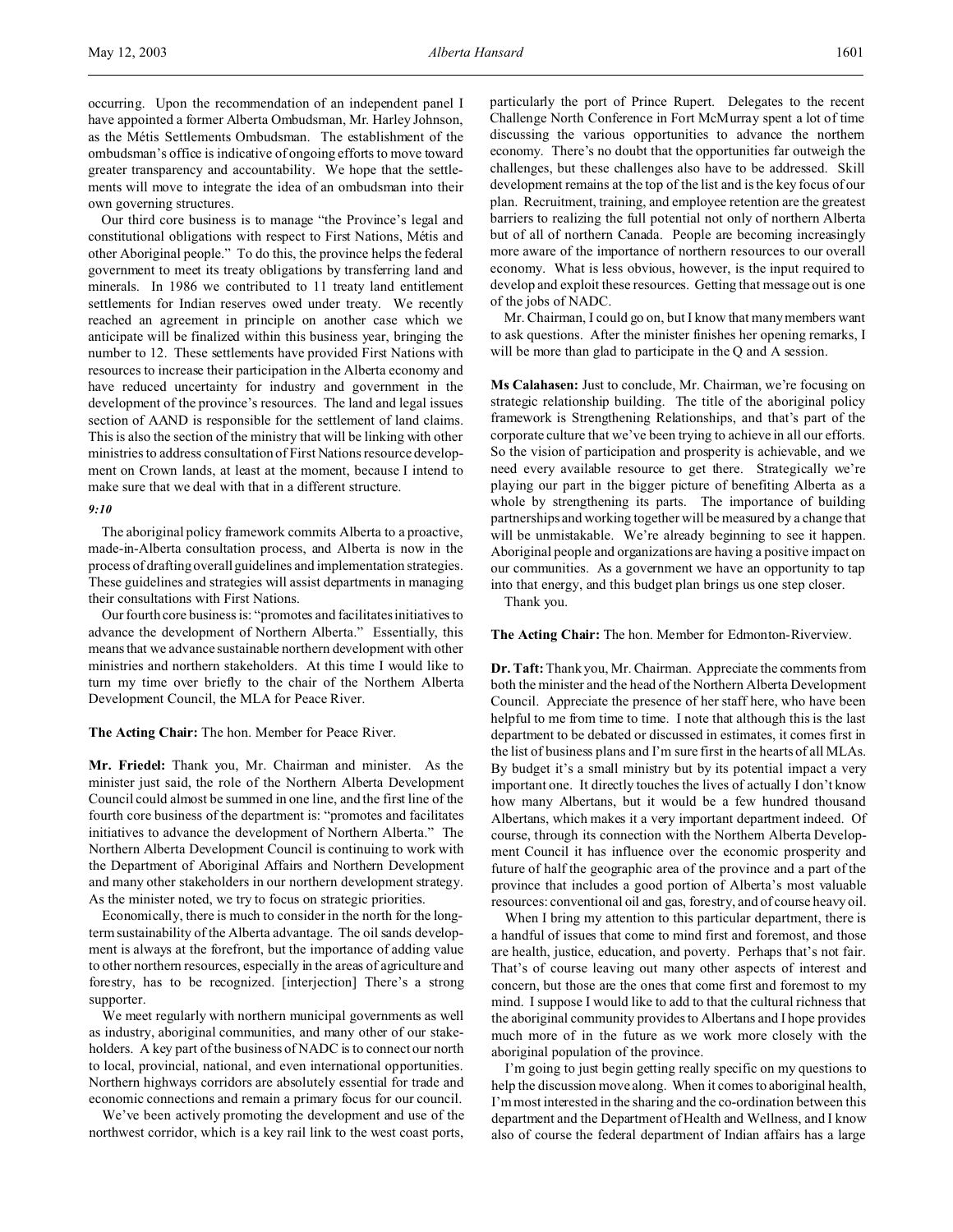role here. In particular, I've looked from time to time for a particular position somewhere in the provincial civil service, whether it's in this department or in Health and Wellness, for somebody with a job such as aboriginal health co-ordinator or director of First Nations health issues or some title like that, somewhere where I could see in the civil service sort of a point person for co-ordinating health issues, health delivery, health planning with aboriginal people across the province. I've never found that particular position. If it does exist, I'd be interested in where I would find it, or if it doesn't exist, maybe the minister hasn't felt that it's necessary.

# [Mr. Shariff in the chair]

With justice  $-$  I'm just leaping around here a bit  $-$  a tremendous amount of time and man power, or person power, and money goes into negotiating the settlements and the arrangements between the First Nations and the provincial government. One of my questions, since we're focusing on the budget specifically here, is this. When it comes to legal advice on First Nations issues, I'm wondering how much of that is provided in-house through the provincial government's own staff lawyers and how much of that is provided through contracts with firms. I know the federal government has a very large number indeed of lawyers on its own staff who do nothing but work on aboriginal affairs questions. I'm wondering if we through the Department of Justice or aboriginal affairs are developing that same expertise internally or if we are relying first and foremost on contracts with firms. Whether it's done in-house or through contracts, I'd be interested to know the value of the legal services provided for issues relating to First Nations.

## *9:20*

As I have looked through both the estimates and the business plans, while from time to time there is some mention made of communications, there is no line item that I could find in the estimates for communications. That's a common line item in many ministries, and I'm wondering if the minister – and you can do this in writing; that's fine – could provide the figure in terms of dollars and full-time equivalent staff for your department's expenditures on communications and, further, how much in addition to that is provided through the Public Affairs Bureau. The Public Affairs Bureau might provide one or two or three or 10 staff to supplement those of the ministry. I don't know. Those are some details I'd be interested in.

Still just jumping around a bit here. From my responses to the minister's comments the minister referred specifically to what I think is an excellent initiative, which is the creation of the Ombudsman for the Métis settlements. That Ombudsman has been appointed. It's a man with tremendous experience as an Ombudsman, having previously served as the Ombudsman of the province, and I failed to see in the estimates a specific cost allocation for that very important job. So I would be interested to know: how much are we spending on the Ombudsman? That would be the total budget, obviously, not just for the Ombudsman but for his staff.

Now, moving my way through the business plan here, it's laid out pretty clearly, but I have some concerns. I'm looking, for example, on page 55 of the business plans document of the entire government. This one covers goals 1 and 2. I've learned from my colleague for Edmonton-Centre to pay some attention to the nature of the performance measures that are presented for the business plans because after all these are the benchmarks by which the success and failures, the progress of the department are measured. So they're very, very important.

When I look at the performance measures under goal 1, they read,

"Report on the results of the objectives and targets, identified in the cross-ministry Aboriginal Policy Initiative for 2002-03, which show improvements for Aboriginal people." I'll stop with that one for now. Frankly, I find that to be a very vaguely written performance measure. Perhaps it simply means that the minister is going to be reporting on the results, but it doesn't give any sense of how we might measure success there. Indeed, it doesn't really tell me anything. It's so vague as to in my view be almost meaningless as a performance measure when I compare it to some performance measures in other departments or even one or two in her own department. I find this one to be quite meaningless, to be blunt.

The second one under this same goal, which reads, "Maintain the government's public approval rating on Aboriginal Affairs higher than British Columbia, Saskatchewan, Manitoba and Ontario government averages," raises all kinds of questions to me. Are we using exactly the same measure for every province west of Quebec? Surely the issues are different. We want to be measuring different things here than, say, in B.C., where the situation is so different, or in Ontario, where the situation is so different. Frankly, "maintain the government's public approval rating" really runs the risk of simply boiling performance down to a public relations exercise. If everybody in the public has a good impression of this department, then by this performance measure it would suggest that they're succeeding when in fact what's being done may not be satisfactory at all. So this dwells far too much on image management and not nearly enough, in my view, on substance.

I won't go through every performance measure in that detail under the other goals, but I do in general feel that these performance measures could be improved, could be tightened up and made more specific.

Now shifting to my specific list of questions, having gone through the estimates and the business plans, it would be useful for the record – I'm sure she's done this elsewhere – for the minister to explain once again the \$32 million that was spent last year on land and legal settlements. I'm on line 1.0.4 of the estimates. It was \$32 million. It was unbudgeted last year. It was spent. It's not budgeted again this year. I don't expect the minister to do this right now, but any details of those land and legal settlements would be useful.

With the line 2.0.1, the Métis Settlements Appeal Tribunal, there's a \$930,000 expense, and I'm wondering if that's simply for administration of the panel or if there is some other use served by that number. That's on page 22 of the estimates.

Moving ahead a couple of pages, the Métis settlements funding has dropped almost exactly a million dollars, a fair bit of money. That's about probably 15 or 18 percent of the budget. I'd be interested to have an explanation of that and an itemization of who audits the spending of the Métis settlements. Are those audited in some cases by the Auditor General, or are they audited by outside firms?

I notice that on page 29 the number of full-time equivalent employees in the department jumps by 15. I assume – but I could be wrong on this – that's because the Northern Alberta Development Council staff are brought into that count. I think there are 15 staff in the Northern Alberta Development Council. I'm getting heads nodding there, so that answers my question on that.

The \$6 million committee that was discussed in this Assembly a few months ago to address the concerns and the disputes between Northern Oilfield Contractors and the aboriginal bands – if the minister could tell us what the status is of that committee's work. Where is the cost of this committee listed in the budget? I'm not sure what line to look for, where that \$6 million would be. And what's the time line for the committee's work? Is this a committee that's going to want another \$6 million next year and \$6 million the year after, or is it something where we will see it wrapped up?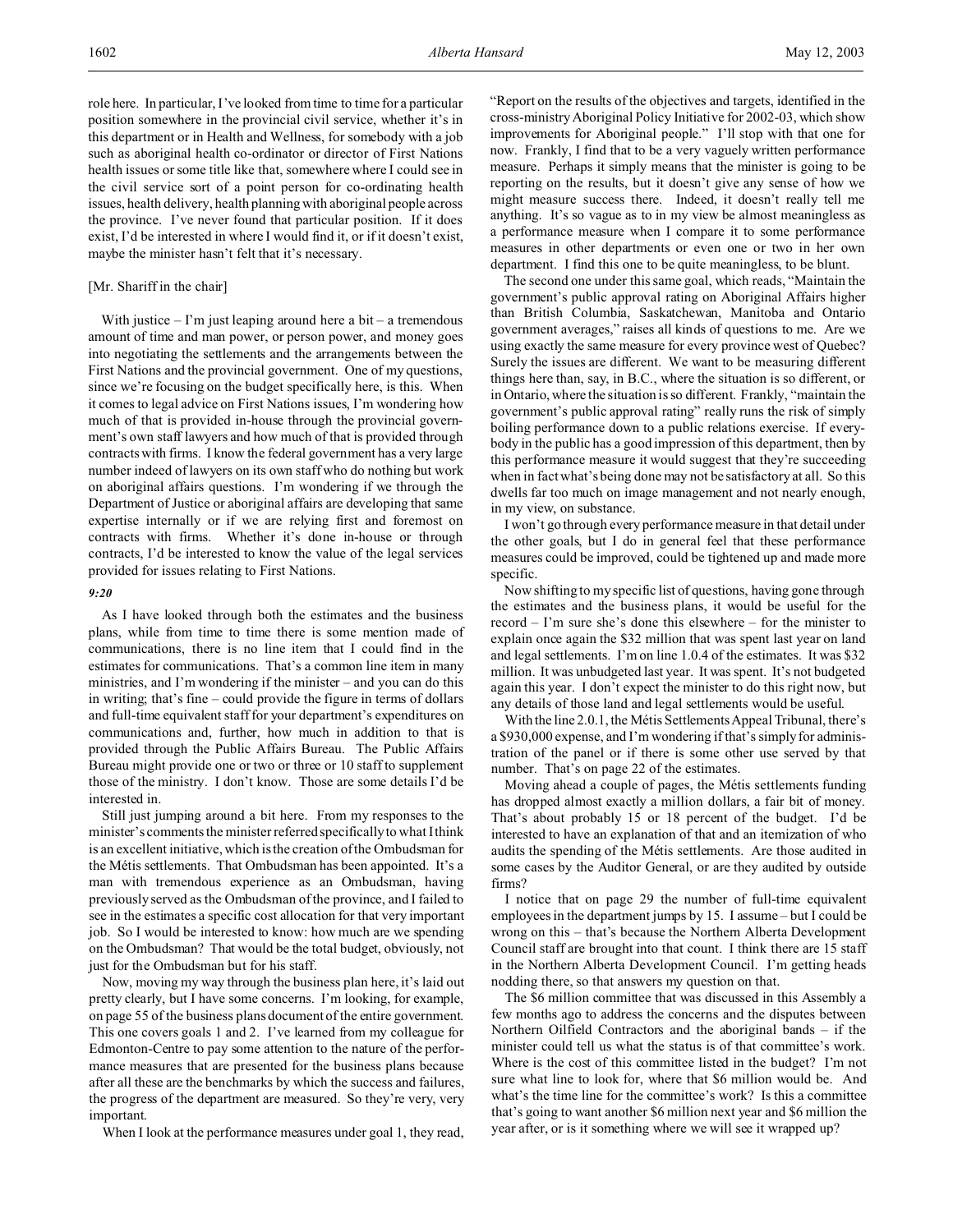## **The Deputy Chair:** Hon. member?

**Dr. Taft:** You want me to keep moving? Okay. I'm just trying to screen out the most important of my questions here.

One of the things this government has made a lot about has been its work on business plans, three-year business plans, and the goals for each year are laid out, and then they're updated from year to year. It's been interesting to go through various departments and compare the goals from one year to the next and the budgets from one year to the next, and it seems to us that the goals have changed quite a lot for this ministry for this year compared to last year. I guess that one thing under that would be an explanation of why the significant changes, and of course it's some recognition of a concern that when goals change like that, it becomes pretty hard to measure from one year to the next. If your goals are one thing last year and something quite different this year, then how do you really steer a department in the long term?

Actually, Mr. Chairman, I'm just going to check some of my other notes here, but I think that for now that covers the first round of my questions. I don't know if the minister would like to make a few comments now or would like to respond later.

#### *9:30*

**The Deputy Chair:** Hon. minister, would you like to respond?

**Ms Calahasen:** Well, maybe what we'll do is we'll get another person in, and then that way we can put them together and I'll hit the highlights, as many as we can.

## **Dr. Taft:** Sure.

**The Deputy Chair:** The hon. Member for Edmonton-Gold Bar.

**Mr. MacDonald:** Thank you very much, Mr. Chairman. It's with interest that I rise this evening to participate in the estimates debate on Aboriginal Affairs and Northern Development. Certainly, at this time I have some specific questions in regard to the department and the efforts that are being made – and perhaps this is a collaborative effort. There was mention earlier of developing strategic relationships with aboriginal communities and organizations in Alberta. It's an unfortunate fact that the unemployment rates that the majority of Albertans experience are not the same on First Nations reserves, and I think we need to work very hard to overcome that. There is a high level of unemployment particularly with younger citizens on First Nations reserves. What efforts are being made to correct this?

Certainly, when we look at aboriginal policy initiatives, all these are well meaning:

- improve the health status and well-being of Aboriginal people;
- support life-long learningopportunities for Aboriginal people and promote appreciation of Aboriginal cultures;
- increase the participation by Aboriginal people in the Alberta economy; and
- clarify federal/provincial/Aboriginal roles and responsibilities.

Well, when we look at increasing the participation of aboriginal people in the Alberta economy, just precisely how is this being done? Are we encouraging First Nations individuals to actively participate in the long term in the oil and gas industry? I'm not talking about slashing crews on a seismic line or general labour on a pipeline. I'm talking about ensuring that these individuals get enough education so that they can go to work for some of the larger corporations that are exploring and developing our natural resources, and they can have lifetime employment possibilities for themselves and their families.

The statistics, I believe, whenever you compare it to the rest of the

province, as I said earlier, are deplorable, and I would like to know what initiatives are being considered to improve the economic wellbeing of so many First Nations people. Also, is there any consultation or any further development in regard to partnering? For instance, Syncrude has an agreement with the Fort MacKay First Nation, and that seems to be working very well.

Also, Mr. Chairman, at this time if the hon. minister has any information she can share with this member and with all hon. members of this Assembly in regard to what initiatives are being made to ensure that there is an opportunity for First Nations businesspeople to participate in the development of our natural resources, particularly in the north. They're certainly not affirmative action policies, but what is being done to ensure that First Nations businesses are being provided with an opportunity to participate in the economic prosperity that seems to be all around? Unfortunately, they do not seem to be participating fully in those economic opportunities.

With those questions, Mr. Chairman, I will either await a written or an oral response from the hon. minister, whatever is at her convenience, and I will cede the floor to another colleague. Thank you.

**The Deputy Chair:** The hon. Member for Edmonton-Riverview.

**Dr. Taft:** Thank you, Mr. Chairman. A handful of other issues since we're raising them here. A great deal of the efforts of this department are focused on Métis settlements and northern affairs and issues relating to bands. As we all know, urban aboriginals or Indians or Métis or First Nations people are growing rapidly in number and have very great needs. The number of students in Edmonton public schools in the next decade who will have some First Nations heritage is expected to soar, and in general the number of First Nations people living in cities is expected to climb very rapidly. It's already very high. These people face many very different problems and opportunities from those living in rural Alberta and on Métis settlements and on reserves.

I would be very keen to see some explanation of the long-range strategy for urban First Nations people for this province from this minister. What in this budget can give me reassurance that we're paying attention adequately to the long-term future of First Nations peoples in Alberta cities, whether it's education, housing, employment, cultural opportunities, health issues, justice issues, all the same issues that all the rest of us face but which have their own particular complications for First Nations people in urban areas? I'd like some reassurance that as a government we are paying sufficient attention to that issue, because it's going to become a larger and larger issue as the years go by.

I would also like to direct some questions to the Member for Peace River, who serves as chairman for the Northern Alberta Development Council. One is quite specific, and it relates to the dispute between the oil field contractors and the bands. I'm wondering if the Northern Alberta Development Council has any role or involvement in helping resolve this dispute. If so, what is that role? If not, why not? There may be excellent reasons for staying out of the issue, but on the face of it it would seem to be one of some real potential interest to the council. So any comments from the chairman on the council's involvement in that issue would be helpful.

## *9:40*

I also have looked through the summary of the Northern Alberta Development Council's activities provided in the annual report. I believe that there's a \$1.9 million budget for the council. I'm working from memory there, but I think \$1.9 million or thereabouts.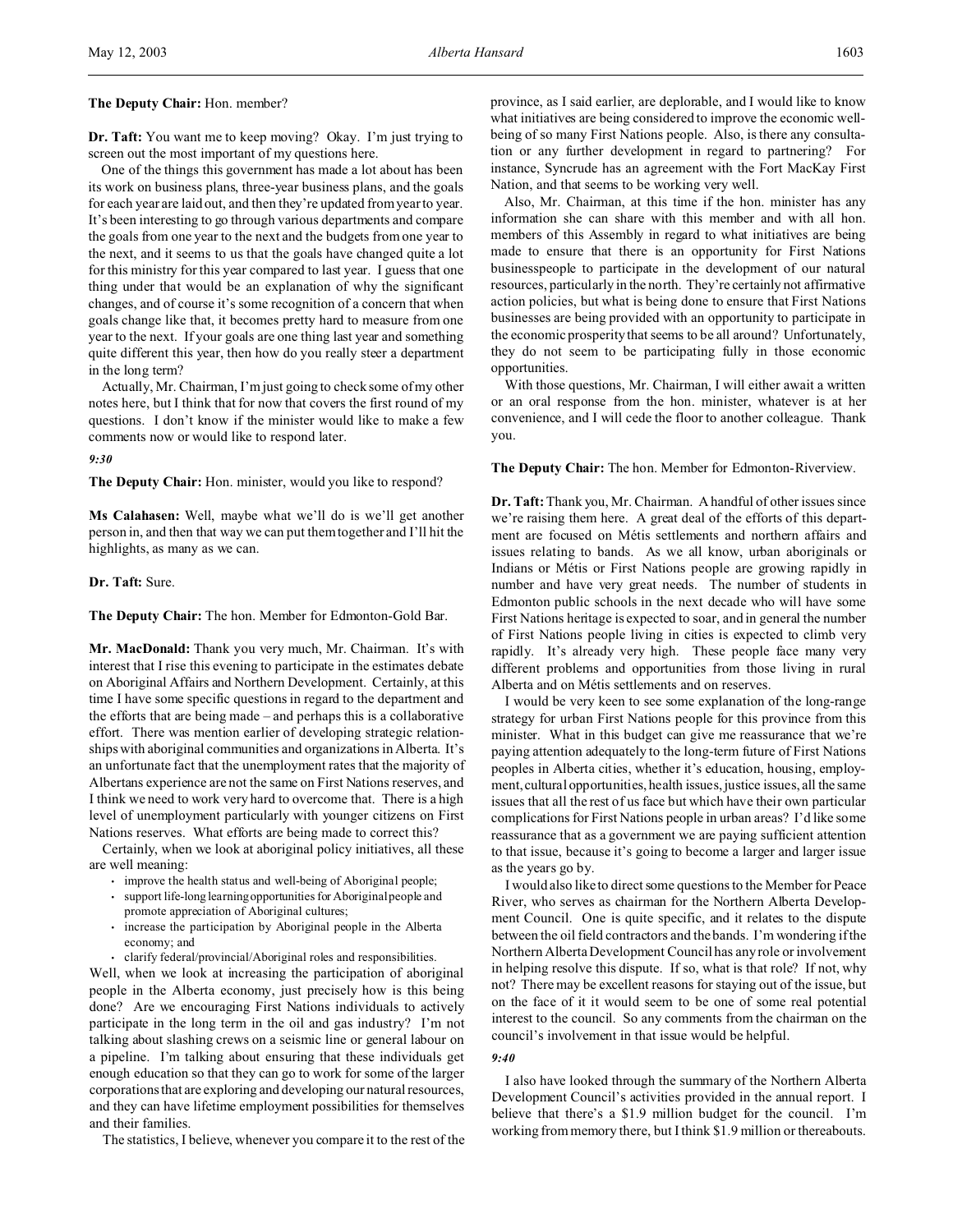Is that right? I would like some description of where the chairman thinks the most important contribution comes from that council. One point nine million dollars is quite a lot of money when I look at the key activities of the council being things like roundtable meetings and stakeholder meetings and a newsletter and a forum and, beyond that, feasibility studies into intensive livestock operations in the north, looking at tourism possibilities in the north and also educational issues for the north. I'd be interested in the chairman's view of what is the highest priority and what is the most valuable contribution that the Northern Alberta Development Council makes for it's \$1.9 million budget.

Thank you.

**The Deputy Chair:** The hon. Member for Edmonton-Gold Bar.

**Mr. MacDonald:** Yes. Thank you, Mr. Chairman. I'll certainly be brief at this time. In the past it has been reported that there have been contingent liabilities and that the province as represented by the Ministry of Aboriginal Affairs and Northern Development has a contingent liability in respect of 35 claims concerning aboriginal rights, Indian title, and treaty rights. Now, as I understand it, in most cases these claims have been filed jointly and severally against the province of Alberta and the government of Canada and in some cases involve third parties. Can the minister give this House and the citizens of Alberta an update on those claims? How many of them are on disputed territory in regard to the contentious issues that were discussed earlier in regard to the oil industry and certain First Nations bands? In a synopsis, can the minister update us on any of these claims and how they're affected by those ongoing disputes?

Thank you.

**The Deputy Chair:** The hon. Member for Edmonton-Glengarry.

**Mr. Bonner:** Thank you very much, Mr. Chairman. I do have a few questions here for the Minister of Aboriginal Affairs and Northern Development.

Last year when we were discussing the same department, we did talk about a number of very serious issues that are occurring with First Nations children. Certainly, one of those that we talked about at that time was the number of suicides on reserves, so if the minister could please update us. I know she had programs in place and was certainly working to decrease the number of suicides. If she could please update us on how successful the programs that she's instituting have been.

Now, then, as well, I think that one of the areas we have to look at is the services that we supply First Nations children off reserve. It's my understanding that the treatment is very, very poor. Again, I think it's partially to do with the whole idea of whose jurisdiction it is or with people passing the buck and saying: well, no, that's a federal responsibility, it's provincial, or it's at the municipal level. Unfortunately, what happens is that when a number of First Nations do move off poor reserves, we get the poverty moving from the reserve to the urban centres. It's a vicious cycle and one that I know they would like to break. Certainly, in that regard I think we could say that to date the programs that have been put in place by the municipal and provincial levels of government have failed quite badly. If the minister could please update us on programs at the provincial level that are going to be dealing with the urban poverty of First Nations.

I was also quite startled to see that only approximately 8 percent of aboriginal teens finish high school, that 20 percent of aboriginal students in public schools graduate, and only about 50 percent of aboriginal teens even start high school. It was quite interesting to

note in a recent meeting we had with the Edmonton public school board that they could predict that almost 100 percent of the students who arrived in high school that could not read at a grade 10 level would not complete high school. That was quite a startling fact to me. So when we have that type of information that indicates that we have to have students prepared for high school – and these are not only aboriginal students; these are all students – it certainly indicates that we do have a long way to go in order to have students prepared for high school.

Now, then, I know that all parents, whether they be First Nations or others, certainly want to get good jobs, want to raise healthy families, and they want to do everything they possibly can for their children, but we do have an enormous problem of aboriginal poverty. We have a higher child mortality rate. We also have family breakdowns. I think the solution has been identified by many that in order to give First Nations youth an opportunity, what we have to do is we have to be able to develop their skills, to give them training, to give them hope and vision so that they can get good jobs and raise healthy families. If the minister could please outline what early intervention programs we do have and how these are being monitored and as well if we can see any type of success in this particular area.

As well, I think that in order to help tackle some of these problems, we have to start with First Nations children at an early age. If the minister could please outline what programs are available for mothers in the area of prenatal care and counseling so that they will know how to certainly be able to provide the best opportunities for their children. As well, this is a huge problem that I think can be addressed partially by the regional health authorities. If the minister could please outline the resources available to the regional health authorities to deal with these issues and if we can see the progress and the development of those plans as they move along.

I was noticing that there were quite a number of cuts that were made after the 9-11 disaster, and, as the Member for Edmonton-Riverview has already indicated, there is a million dollar drop in the budget this year. Are there adequate resources to do the things that have to be done in order to not only maintain but to expand programs for First Nations families? As well, what new programs are being instituted in order to assist First Nations mothers, and what resources are there?

So if the minister could please answer those either now or later, it's fine. I know that the hon. Member for Edmonton-Gold Bar would also like to ask more questions here. Thank you.

### *9:50*

**The Deputy Chair:** The hon. Member for Edmonton-Gold Bar.

**Mr. MacDonald:** Thank you very much, Mr. Chairman. I have one more question at this time for the hon. minister. It has to do with some of the activities that have occurred in the minister's department over the years, actually over the last two years because it was part of the expansion of the cabinet: the Northern Bachelor of Social Work Council of Stakeholders and the Northern Distance Bachelor of Social Work Planning Circle. Now, these groups are supported by the ministry, and students, as I understand it, can now enroll in a social work degree program in northern Alberta.

I was also interested to know if the minister is considering – and if not, why not? – promoting this sort of distance learning for registered nurses. Certainly, we know that northern Alberta contains 60 percent of Alberta's land mass yet only 10 percent of the province's population. I understand that there's a great deal of difficulty in recruiting and retaining nurses and nurse practitioners to Canada's and Alberta's north. What is the Department of Aboriginal Affairs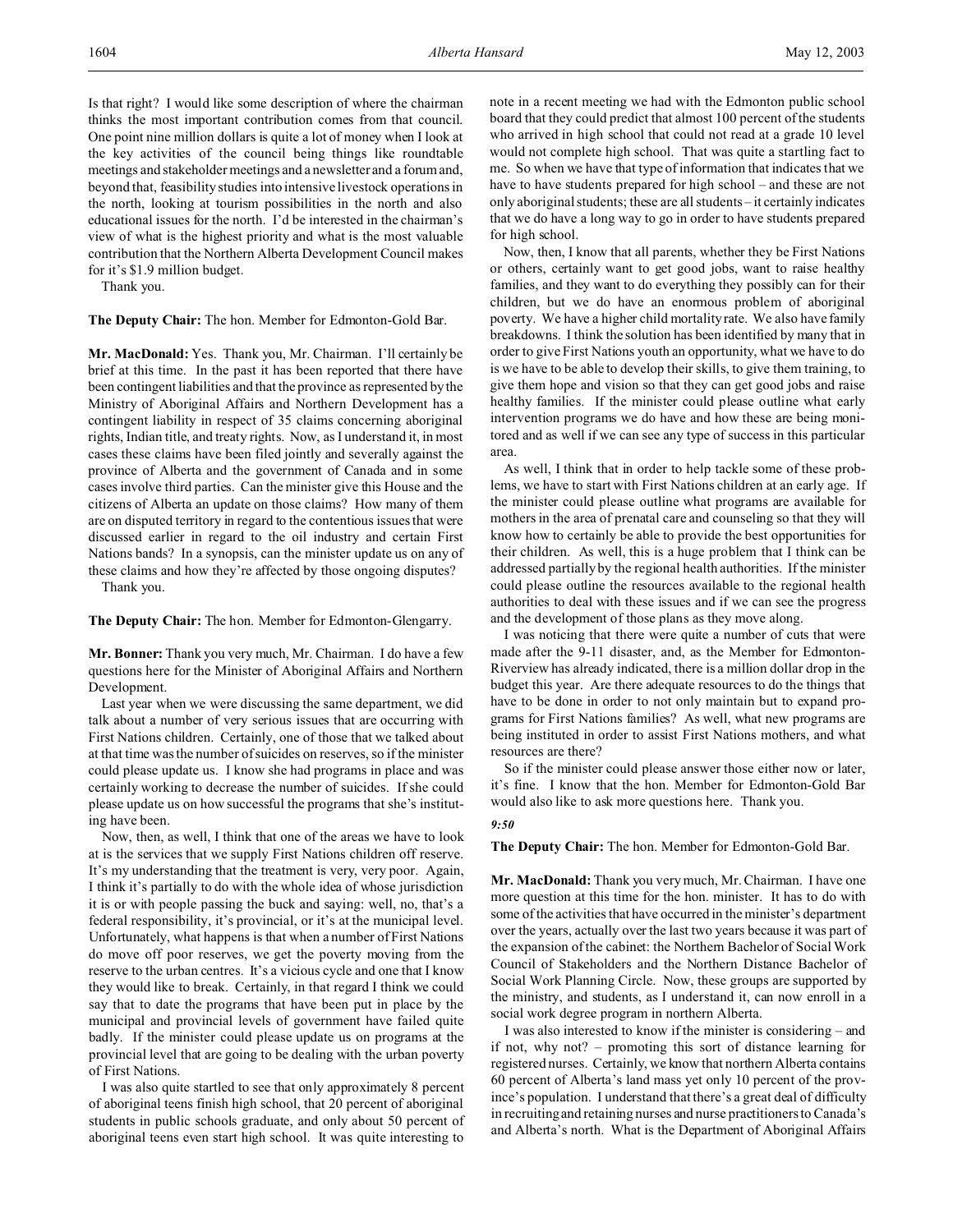and Northern Development doing to ensure that there are nurses and nurse practitioners willing and able not only to go to work in the north in isolated communities but also stay there? What initiatives is the department taking to alleviate this problem? Our research indicates that it's a huge problem.

Thank you.

**Ms Calahasen:** Are you guys okay? Are you finished?

**Dr. Taft:** That's good. Thank you.

**Ms Calahasen:** Okay. Well, maybe I'll highlight some of the bigger ones, and then whatever I don't answer tonight in terms of specifics, we'll put in writing, if that's okay with you.

Then we'll start off with health. Edmonton-Riverview, you were asking something relative to health. We do participate in health sustainability, a cross-government initiative, and Health and Wellness has dedicated positions for aboriginal health. That basically falls in Health's area. However, we are involved in a crossministry initiative. Therefore, what we do is we make sure that we facilitate that with Health and ensure that we are at the table whenever anything is addressed relative to the aboriginal issues. We don't do programs. Other departments do that, and basically we're there to make sure that we bring the issues to the forefront. Then, with that, we make sure that they're addressed in a program way with the various departments. That's why we have cross-ministry initiatives. So that's basically what we do with health as well as with education and the same even with justice.

In terms of the Justice question that you asked, we have three inhouse lawyers, and we work with Justice. We can supply costs in writing, I think, in detail relative to that. That will take a long time for us to be able to go through that.

In terms of the goals that you were asking about in your speaking notes and in my speaking notes actually, we changed due to new ministry evolution and changes to government ministry business plans to streamline and align with the budget. We try to make sure we do that. This is also a dynamic area, and we must continue to adapt. Other ministries are working with us to make sure that we continue to try to go into taking a greater role.

We're developing an urban strategy. You asked about the urban strategy, and I think this is really important. The urban strategy is an important one. I just pulled it out of my briefing book earlier, but the northern strategy is an urban strategy that we've been working on with urban aboriginal people in Alberta. We are actually one of the lead provincial departments under the western economic partnership agreement. I don't know if you know that one, but it's otherwise called WEPA. It provides funding support to the Calgary urban aboriginal initiative. The purpose of this Calgary urban aboriginal initiative is to co-ordinate an overall strategy for accessing and improving the delivery of programs and services to aboriginal people living in Calgary. We have committed approximately \$25,000 under WEPA. An official from our department sits on the steering committee. We have a similar Edmonton urban aboriginal initiative, which was developed to assist aboriginal people residing in Edmonton. However, that initiative did not work due to structural problems, and my department has been working with the federal government and other stakeholders to develop projects that will improve the delivery of programs and services to aboriginal people in Alberta.

We also have annual funding to friendship centres in Calgary, Edmonton, and small urban centres for programming as well as to the Métis Nation of Alberta. They develop the programs. They deal with the programs; we don't do that. So we do a number of things

relative to the urban aboriginal issue. But that was a really good question. I thought that was excellent.

Métis Settlements Appeal Tribunal. You were asking about that. You were asking actually: \$930,000 on what? We have been spending that amount. It's on the administration of a quasi-judicial body. It's making sure that we have staffing, because they do have staffing costs, and it's preliminary investigations and hearings that are set by that group.

In terms of the auditors of the Métis settlements, our corporations are required to have audited statements done. They are done yearly, like any audited statement, so that's something that's really important that we continue to do.

How much for the Ombudsman? Four hundred and fifty thousand per year. The Ombudsman is provided an allocation with an agreedupon budget, and those allocations are \$150,000 as of April 1, \$100,000 in August, \$100,000 in November, and \$100,000 in January. It operates as independently as possible, because that's why we have him there. So they report on finances on a quarterly basis. We have an annual report as well so that we continue to see what's happening there with our money.

There were some questions relative to: what is occurring relative to economic initiatives and economic participation of aboriginal people? I just want to give you an idea as to what's been happening, examples of successful partnerships with First Nations. We've got oil and gas. We've got the forestry industry. We also have the energy industry and a number of fronts where the First Nations have been partnering with various corporations. I'll just give you an example: the Athabasca Chipewyan First Nation. What they've done is that the Aqua Jetters and Aqua Sonics business venture uses a new ultrasonic wave method to remove bitumen. In the aboriginal community the Athabasca First Nation has been involved on a partnership basis in that respect. The other one is the AWN, otherwise known as Aseniwuche Winewak Nation. They signed a guiding principles agreement in March of 2001 with Chevron Canada and Burlington Resources. In this they set out guiding principles in the areas of land stewardship, project consultation, education and training, employment and business opportunities, as well as community development. That's in the oil and gas industry sector.

Now, as an example in the forestry industry, Weyerhaeuser Canada Ltd. has relationships with Little Red River Cree, Horse Lake First Nation, and Sunchild/O'Chiese for various forestry contracts, an agreement to promote business employment training, education, and communications. So basically what we're trying to do is encourage First Nations to work with corporations and industry to see if they can come up with partnerships.

Another example which I thought was really interesting was the other one in energy. Weather Dancer 1, Alberta's tallest windgenerating turbine, is an example of world-class technology with a 72-metre tall 900-kilowatt turbine in a joint venture between the Peigan Indian Utilities Corporation and EPCOR.

So we've got a number of initiatives that have been going on where we're trying to make sure we encourage the development of aboriginal people to be involved in the economy. Those are just examples. I can send the list to you in my written submission if you want that.

### *10:00*

There were a number of other questions that you were asking relative to consultation. As you know, the \$6 million that we have received has been divided by various departments so that we can ensure that we begin to develop the guidelines within our departments and work on a consultation basis with First Nations and the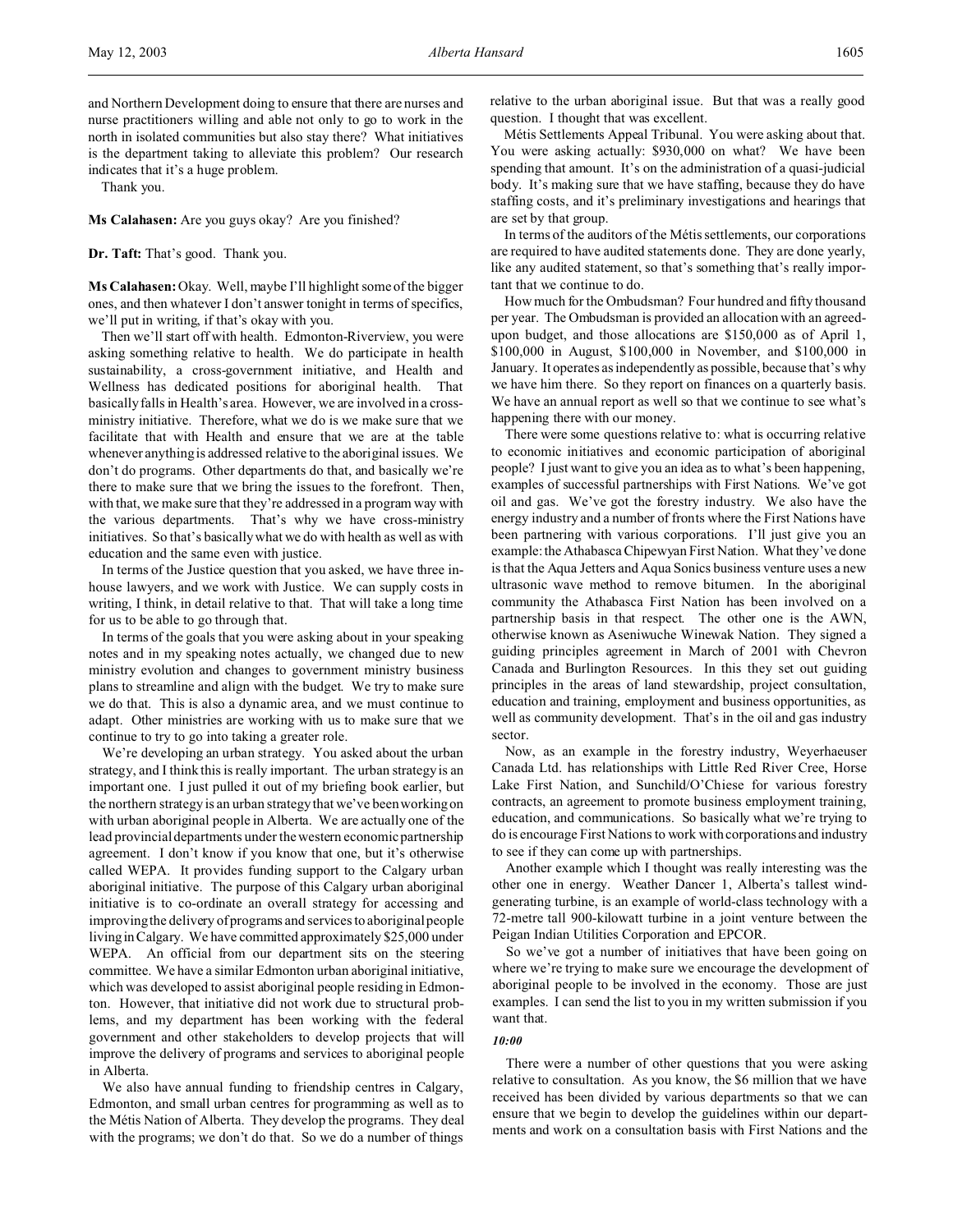industry to develop consultation and work on that basis. So we're just now putting that together, as I indicated in my opening remarks, and that will continue to be developed. We want to make sure that we do a proactive strategic approach to aboriginal issues and the resources developed and approved for implementation by the seven ministries that are involved. The approach involves four strategies: improving relations with aboriginal communities; increasing aboriginal participation in the economy, particularly the resource sector; implementing consultation procedures in areas such as fish and wildlife, forestry, oil and gas, and major projects; and enhancing provincial legal capacity. So what we're trying to do is make sure that we have the strategic approach to be implemented, and a number of ministries are establishing consultation capacities. So we'll continue to work in that vein and ensure that we do that.

An update on the northern contractors. Alberta has clarified our position, in fact indicating that the province has jurisdiction over Crown lands, and companies with leases and permits have a valid right to conduct their businesses without interference. The situation has been reviewed with K Division of the RCMP, and both industry and the contractors have been encouraged to report any evidence of criminal activity. A cross-ministry and early response team has been established to deal with blockades in a more timely and co-ordinated manner, and several potential blockade situations have also been resolved. Meetings have been held with the parties to find a basis for a negotiated resolution. As a matter of fact, our negotiator, John McCarthy, has been appointed as facilitator to work with legal counsel to the contractors. As well, the contractors themselves have hired a counsel, and the two are working together. The ministries are beginning to develop those guidelines, as I indicated earlier, on the consultation process, so we're making sure that we make every attempt to work with First Nations, industry, and the subcontractors.

I'll have my colleague answer some of the northern development questions, and then I'll come back if you think you want me to answer any more. If not, I certainly would be willing to answer in writing.

**The Deputy Chair:** The hon. Member for Peace River.

**Mr. Friedel:** Thank you, Mr. Chairman. There were a couple of questions asked regarding the role of NADC. The Member for Edmonton-Riverview asked about, first of all, the involvement of NADC and the issue of the dispute between aboriginal communities and oil field contractors, but I believe the minister answered that. NADC isn't that directly involved in that end of it, but we do get involved to the extent of promoting business employment opportunities and skill development because a lot of these issues are more a matter of maybe communities that don't have access to some of the training. You know, if you don't have the first-line opportunities to compete, maybe some of the less desirable activities take place. I think it's very important that one of the programs that we do get involved directly in is specific training. We encourage industry and postsecondary institutions to get into specific training for things like heavy machine operations, the kind of industry that's very much in demand in the forestry industry, also heavy equipment operation and such. I think we'd like to believe that we take a proactive step in helping those folks in the remote communities that need that kind of a boost.

You also asked about the budget and made reference to conferences and meetings and such. Certainly, these activities are very much a part of awareness of what NADC does and getting communication out to the stakeholders, but the biggest part of our budget goes to skill development, which is probably the single highest priority of the NADC. In that regard we have the northern bursary program,

which includes a return service agreement for people who want skill development and to work in the northern communities. We also have the youth apprenticeship program, which probably could be described as an early intervention apprenticeship program.

Our Northern Links program assists predominantly high school students but also junior high school students in making decisions on what postsecondary opportunities might exist. It also delves into the field of keeping people in the smaller communities interested in high school, at least completing that portion, and taking away the fear, if you want, not being aware of what it means to go to another community and probably larger towns or cities, that in themselves are a bit of a cultural shock to many young people in smaller communities, leaving your family, leaving a place you're comfortable with, and going someplace to not only establish a residence that's completely foreign to what you might be used to but getting into classrooms where you have, say, college classes or university classes that are numbered in the dozens or hundreds of pupils per class when you're used to being in a high school where your entire high school might have 30 kids in it. So we try and give opportunities for these kids to get out and see what it means to get involved in postsecondary education, what the challenges are, and most importantly what the opportunities are, what you can get into once you've developed that skill.

We also work with the northern colleges through a partnership that's known as the northern labour market information clearinghouse, that brings educators and employers together to identify the training needs and the skill development needs, again particularly for young people but also people who are already in the job market but need upgrading, and instead of having to leave a job and move away for a few months or a year, we make sure that those opportunities are offered as ongoing learning. We also spend a lot of time working with industry and our educational institutions in many areas, making sure that the courses that are offered are the most appropriate. Industry also is very involved in a partnership way in our bursary program.

The Member for Edmonton-Gold Bar asked about training incentives and particularly mentioned the nurse practitioner program. When I talked a minute ago about skill development being a goal of NADC, our bursary program is probably primarily directed toward health care professionals and probably is one of the most needed and, unfortunately, one of the more difficult skill groups to attract. The nurse practitioner program has been for quite a number of years a well-accepted program in many of the northern aboriginal communities. There was a pilot program established in the early 1990s in the town of Rainbow Lake and in Red Earth to see what would be involved to improve the skills of a super-qualified nurse to work in the communities and see what kind of services could be delivered. We recognize that there are limits to the level of service that can be delivered in a small, remote community, but we think it's essential that the highest level of expertise possible is still recruited, and recruitment is one of the challenges that we're faced with.

NADC is highly involved in a northern awareness program that helps employers, in this case health care employers and regional health authorities, to allow potential employees to find out what it's like living in the north, what the opportunities and, you know, without sugarcoating, what the challenges are of being a pioneer in some of our communities, and secondly, as I mentioned just a few minutes ago, ongoing training, because that's very important to many professionals. You don't want to become stagnant at a particular level of training. If you can remain in a job that you might enjoy but need some assistance in getting some ongoing training, that would be one of the areas that we're working with.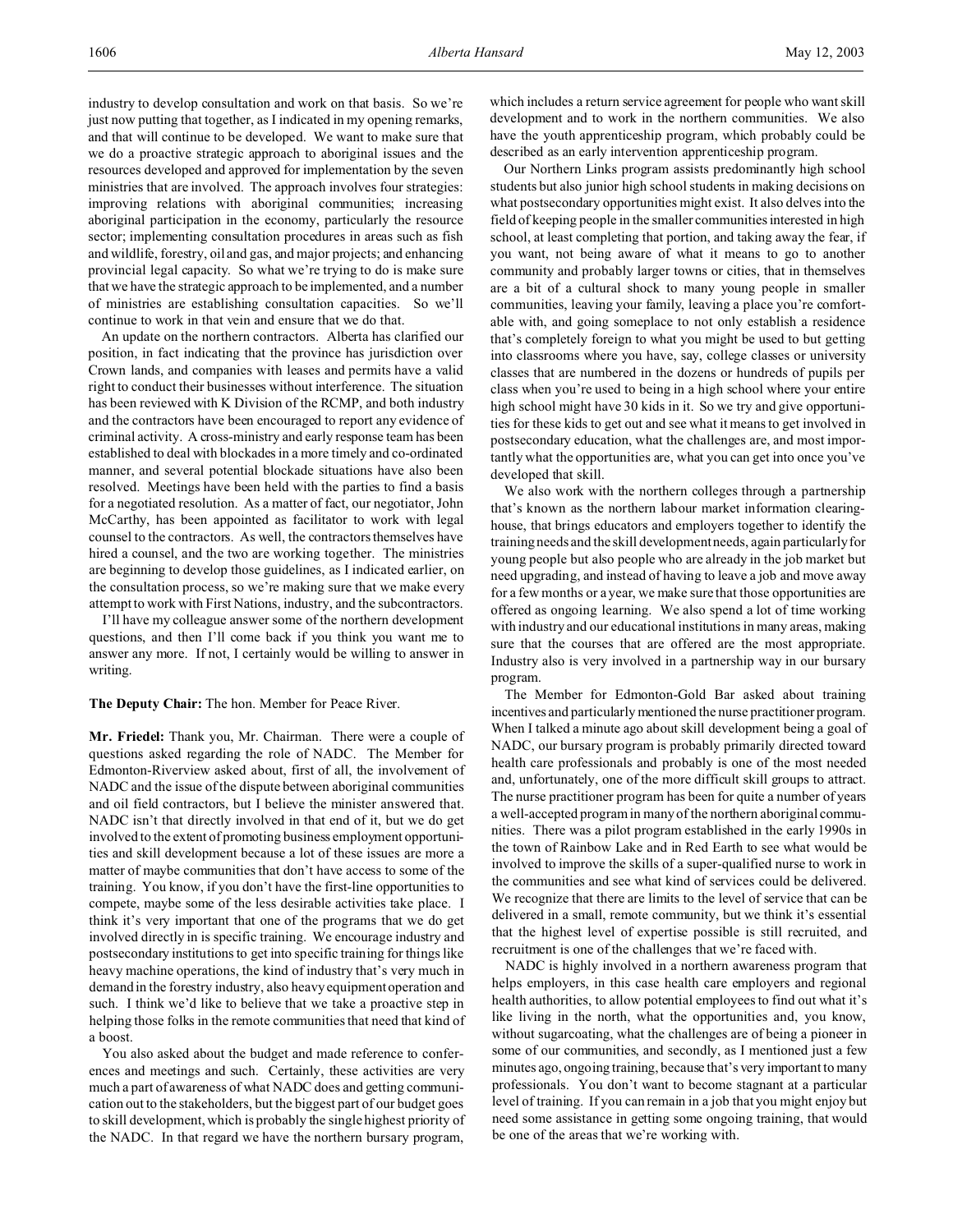So I think that answers the questions that were addressed to me, Mr. Chairman. With that, I'll turn it back to you.

*10:10*

**Ms Calahasen:** We'll answer in writing all the questions that we haven't been able to answer.

**The Deputy Chair:** After considering the business plan and proposed estimates for the Department of Aboriginal Affairs and Northern Development for the fiscal year ending March 31, 2004, are you ready for the question?

**Hon. Members:** Question.

Agreed to: Operating Expense \$21,603,000

**The Deputy Chair:** Shall the vote be reported? Are you agreed?

**Hon. Members:** Agreed.

**The Deputy Chair:** Opposed? Carried. The hon. Government House Leader.

**Mr. Hancock:** Thank you, Mr. Chairman. I'd move that the Committee of Supply rise and report the estimates of Aboriginal Affairs and Northern Development.

[Motion carried]

[Mr. Shariff in the chair]

**Mr. Lougheed:** Mr. Speaker, the Committee of Supply has had under consideration certain resolutions, reports as follows, and requests leave to sit again.

Resolved that a sum not exceeding the following be granted to Her Majesty for the fiscal year ending March 31, 2004, for the following department.

Aboriginal Affairs and Northern Development: operating expense, 21,603,000.

**The Acting Speaker:** Does the Assembly concur in the report?

**Hon. Members:** Concur.

**The Acting Speaker:** Opposed? So ordered.

**Mr. Hancock:** Mr. Speaker, as previously discussed with opposition House leaders, I would seek unanimous consent of the Assembly to revert to Introduction of Bills to allow for the first reading consideration of Bill 40, the appropriation of main estimates.

[Unanimous consent granted]

head: **Introduction of Bills**

**The Acting Speaker:** The hon. Minister of Finance.

# **Bill 40 Appropriation Act, 2003**

**Mrs. Nelson:** Thank you, Mr. Speaker. I request leave to introduce Bill 40, the Appropriation Act, 2003. This being a money bill, Her Honour the Honourable the Lieutenant Governor, having been informed of the contents of the bill, recommends the same to the Assembly.

[Motion carried; Bill 40 read a first time]

head: **Government Bills and Orders** head: **Third Reading**

**Bill 18**

# **Energy Statutes Amendment Act, 2003**

**The Acting Speaker:** The hon. Member for Calgary-Bow.

**Ms DeLong:** Thank you, Mr. Speaker. I'd like to move third reading of Bill 18, Energy Statutes Amendment Act, 2003.

**The Acting Speaker:** The hon. Member for Edmonton-Gold Bar.

**Mr. MacDonald:** Thank you very much, Mr. Speaker. Bill 18, the Energy Statutes Amendment Act, 2003: there are still a number of questions I have outstanding in regard to this legislative initiative, and until those answers come forward it would be very difficult, impossible as a matter of fact, to support this bill. There are many, many questions left, certainly, whenever one considers that past headlines suggested that in the province of Alberta the laws and the regulations are top of the field as far as attracting investment to this province for resource development.

When one compares this legislation to the similar piece of legislation that was introduced earlier in the Legislative Assembly of British Columbia and that research indicates has become law, the B.C. legislation certainly addressed the ownership uncertainties surrounding coal bed gas, or coal bed methane as we know it. If the purpose of that legislation in the sister province of B.C. was to promote economic activity in that province by removing any uncertainty that surrounds entitlement to coal bed gas underlying both Crown and freehold lands in the province, I think we should have done the same here, and I'm not sure that this legislation has achieved that.

I certainly had many questions in regard to this at committee, and I'm astonished that there was no attempt made to answer those. I can only contemplate why, but we need to ensure that we have an investment climate that is going to attract players to this province with coal bed methane development in mind. Now, I don't know why these questions could not have been answered. I think they were valid.

I understand that in the recent past there were in this province many landowners and some rural politicians that called for a greater openness in the development of what they considered was Alberta's newest, biggest, brightest energy source, but they were surprised that a major conference on the subject of coal bed methane had been declared off limits to the media. The media had been barred, and some members of the public had to pay at least \$1,700 to attend the conference.

I think the province of Alberta government has to step up to the table or at third reading here and present the facts in regard to Bill 18 and how it's going to affect in one way or another the development of the coal bed methane industry in this province. It is astonishing. The future is, I think, very bright for that industry. As I said earlier, Mary Griffiths, a Pembina Institute policy analyst, is working on a report. Certainly, I think that in a timely fashion that will be made public. She estimates that there could be potentially 10 times as much coal bed methane in the plains and foothills regions of western Canada as there is in the remaining established reserves of conventional natural gas as we know it in this province. There are many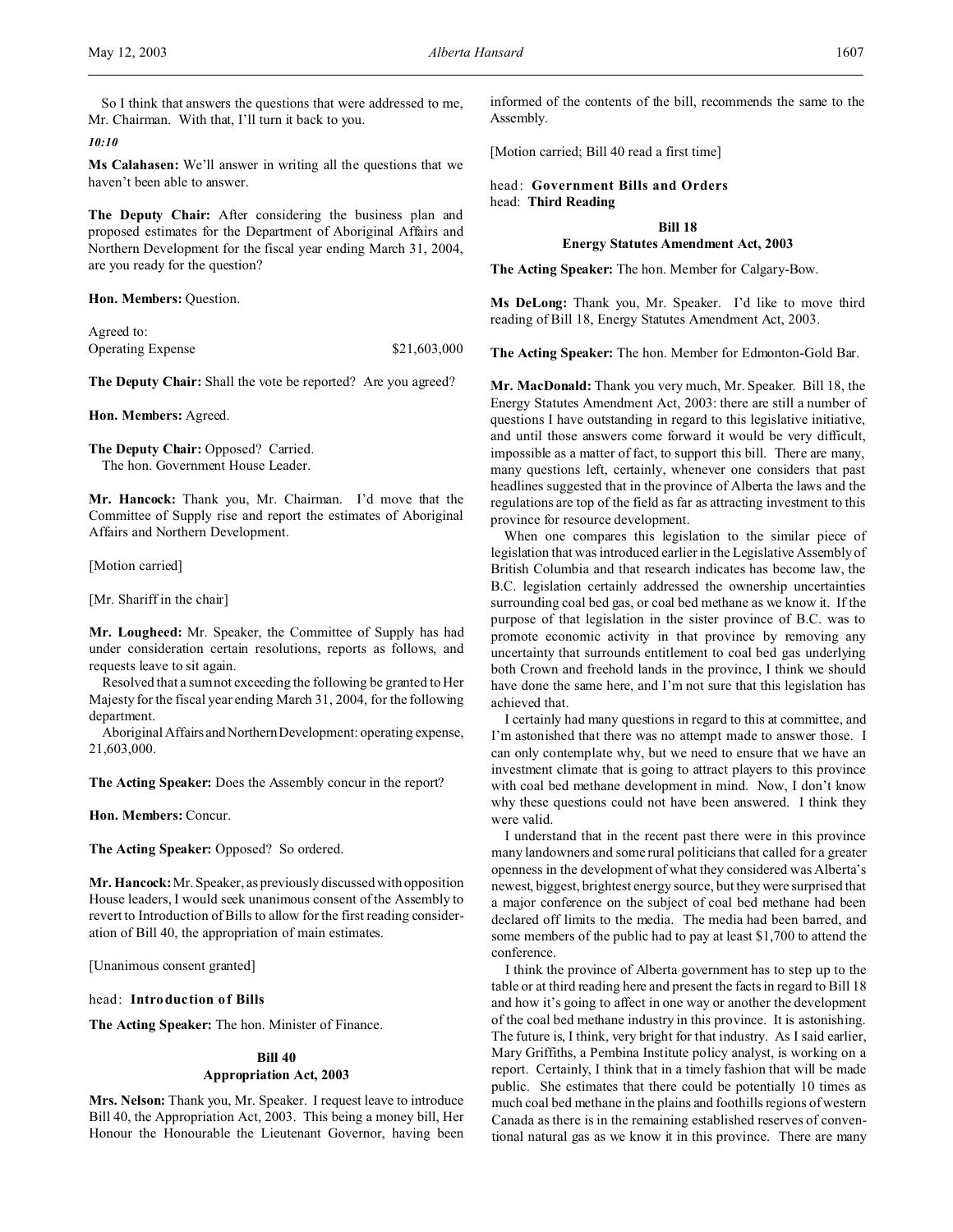people from all across this province that are very anxious to see this industry develop and develop in a sound way. The questions that the Official Opposition put forward in committee are not answered and at the same time this legislation is going to become law. I would at this time, Mr. Speaker, in conclusion be very anxious to know when this act will be proclaimed and when these laws, or this lack of laws in this case, are going to be promoted.

Now, with that, Mr. Speaker, there's not much else we on this side of the Assembly can do but express our disappointment. In conclusion, again I would have to hold to this view, maintain this view, that Bill 18, the Energy Statutes Amendment Act, 2003, is not what the coal bed methane industry needs at this point in this province, and I would fully expect that the answers to my questions should be part of the public record.

Thank you.

*10:20*

**The Acting Speaker:** The hon. Member for Calgary-Bow to close debate.

**Ms DeLong:** Yes. I would like to say, first of all, that yes, Alberta does have a very positive future when it comes to coal bed methane, but please remember that coal bed methane is just the sexy new expression for natural gas that happens to be in coal. The really interesting part is over on the scientific side of things in terms of the possibility of putting  $CO<sub>2</sub>$  down there and being able to get lots of coal bed methane or what we've always known of here for 20 or 30 years as natural gas. It happens to be in coal beds instead of in sandstone or something else like that. In terms of us getting natural gas out and the possibility of getting revenues into the pockets of Albertans, yes, it's an exciting new future, but I'm afraid it's just natural gas. The royalty system that we've set up will apply to it, so there isn't any special thing here that has to be done in terms of our royalties.

I move that we now vote on third reading of Bill 18.

[Motion carried; Bill 18 read a third time]

# **Bill 20 Alberta Municipal Financing Corporation Amendment Act, 2003**

**Mr. Hlady:** Mr. Speaker, I move third reading of Bill 20.

**The Acting Speaker:** The hon. Member for Edmonton-Glengarry.

**Mr. Bonner:** Thank you very much, Mr. Speaker. Just a few comments on Bill 20, the Alberta Municipal Financing Corporation Amendment Act, 2003. This is primarily a housekeeping bill. It does update the act, which was first introduced in 1956 and hasn't been updated since 1980. It certainly allows the corporation greater flexibility to fulfill its mandate, and it allows it to engage in loans without the purchase of securities from local authorities.

So with those few comments, I think it's an excellent bill. It modernizes the bill, and I would encourage all members to support this bill.

**The Acting Speaker:** The hon. Member for Edmonton-Highlands.

**Mr. Mason:** Thank you very much, Mr. Speaker. I'm afraid that I can't concur with my hon. colleague from Edmonton-Glengarry. I think that there are in fact many beneficial aspects to this bill, but the concern that I have – and it ought to be a concern to the Member for Edmonton-Glengarry as well given his strong performance in challenging the government's plans for P3s in question period; he's been very consistently going after the Minister of Infrastructure on that particular point, and we agree with  $him - is that the Municipal$ Financing Corporation, which has been established to provide lowcost, reliable financing for municipal governments, may in fact be asked to extend provincial financing of P3s to nonmunicipal sources.

I'm not alone in having that concern, Mr. Speaker. AUMA and other stakeholders have expressed concern that sections 1(e)(i) and (ii) appear to open up the possibility that private companies through P3s could borrow from the same pool of money that's supposed to be set aside for public projects only. The alderman from St. Albert, Mr. Burrows, said: in my mind, it's a private-sector subsidy, and I don't think we should support it. Mayor Plain of St. Albert said: the amendment puts the fund and its low interest at risk because of the potential for failure on the part of private-sector companies. That was reported in the St. Albert *Gazette*.

This is a serious concern as far as we're concerned, Mr. Speaker. Mr. George Rogers has written expressing concern with the lack of consultation that urban municipalities received prior to the introduction of Bill 20, and it says that they're particularly disappointed in their "exclusion from consultation given our specific request to Alberta Finance last year to have the structure and governance of AMFC reviewed and discussed with our Association." This letter was sent to the Premier on the 31st of March of this year. So it may be, Mr. Speaker, that some of these points have been addressed in debate earlier and I have not picked them up from *Hansard*, in which case I would ask some hon. members to rise and set the record straight for my benefit, but it is a serious concern.

I want to say, Mr. Speaker, that the Alberta Municipal Financing Corporation has been an excellent institution in this province and has contributed in a tremendous way to all sorts of wonderful things in this province that have been developed by municipalities. It has been a very, very effective tool for municipalities in order to build the kinds of structures, infrastructure, and so on that have provided a high quality of life for their citizens. It's an institution that needs to be protected and strengthened and safeguarded, and I trust that the government is committed to doing that as well.

Now, if some hon. member can set the record straight with respect to the potential use of this source of financing by private organizations in the P3 program, then I'll be happy to support the bill.

Thank you very much, Mr. Speaker.

## *10:30*

**TheActing Speaker:**The hon. Member for Calgary-Mountain View to close debate.

**Mr. Hlady:** Thank you, Mr. Speaker. I will try to clarify for the Member for Edmonton-Highlands, as the Member for Edmonton-Riverview had asked during committee the same question. At that time, I had answered that the proper understanding of that particular situation is the fact that, no, private corporations would not be able to borrow under that even though that concern had been raised. The reason that that won't be allowed is because you have to be a shareholder of the corporation, and those are the public bodies that are named in there, being regional health authorities, being schools, being the municipalities themselves. Those are the organizations that can, and under regulation it will be controlled that a private corporation could never be a shareholder; therefore, it would never have the right to borrow from the corporation. So it's protected that way, and the private sector will not be able to ever raise any capital through AMFC.

I hope that clarifies it for the member, and I'll call the question.

[Motion carried; Bill 20 read a third time]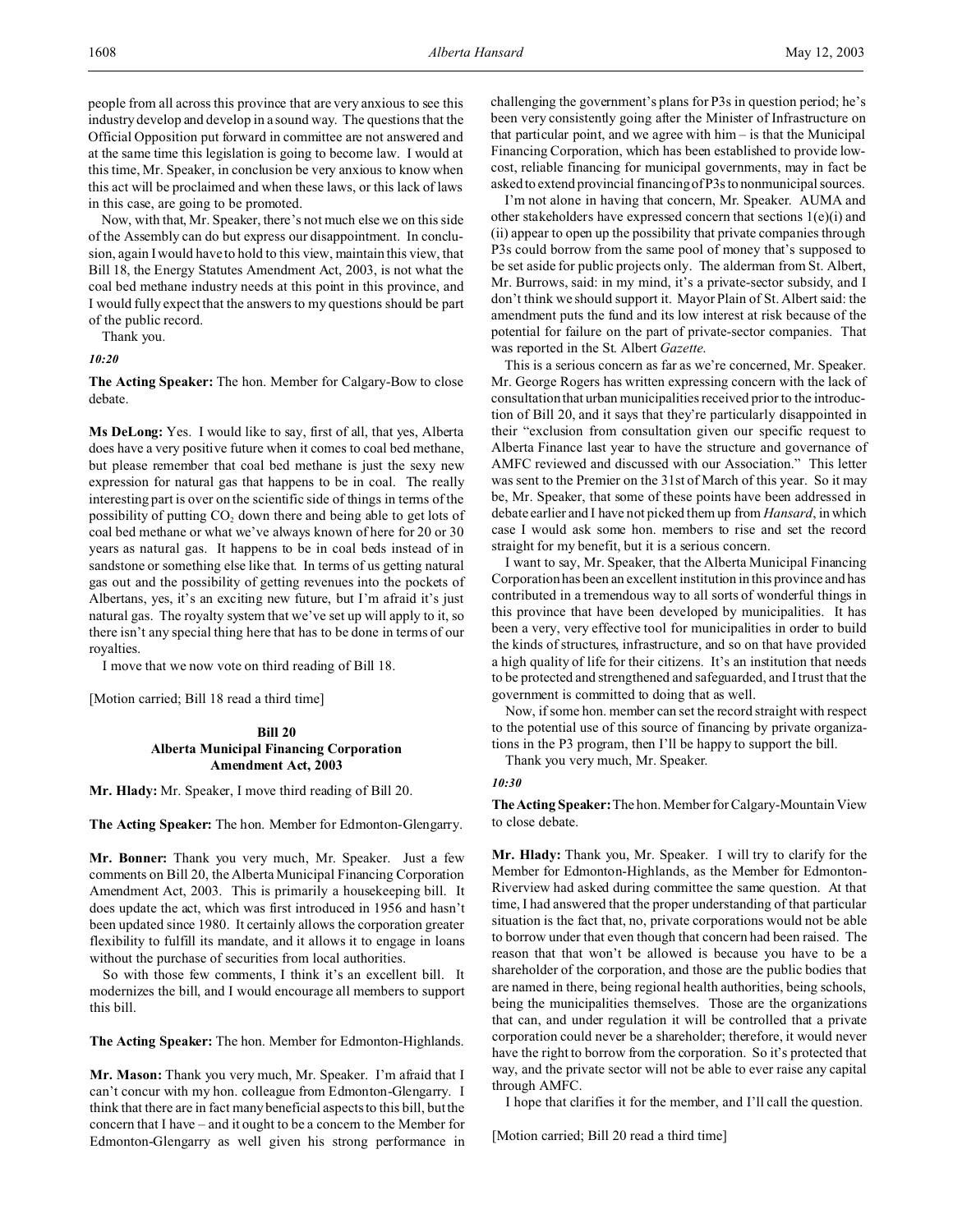# **Bill 25 Class Proceedings Act**

**The Acting Speaker:** The hon. Member for Edmonton-Calder.

**Mr. Rathgeber:** Thank you, Mr. Speaker. It is with great pleasure that I move third reading of Bill 25, the Class Proceedings Act.

This act will allow class actions to be allowed under the *Alberta Rules of Court*, where multiple plaintiffs can file one action with one representative plaintiff, thereby freeing up the courts from dealing with multiple cases on the same cause of action. There having been no amendments proposed at any stage of this bill or constructive criticism of this bill either in second reading or in committee, I would ask that all members support Bill 25, the Class Proceedings Act.

### **The Acting Speaker:** The hon. Member for Edmonton-Gold Bar.

**Mr. MacDonald:** Thank you very much, Mr. Speaker. I noticed with interest that the hon. Member for Edmonton-Calder had spoken that there had been no constructive criticism of this particular bill, but certainly there have been concerns expressed not only in the course of debate in this Assembly but by Albertans as well. There are those who think that this new bill will stifle access to justice.

Now, we in this province certainly can use a form of class action legislation. There's no doubt about that. We discussed earlier in debate the whole issue of pine shakes and how people had to address their concerns through representative action. Certainly, Bill 25 will enable people to engage in class action lawsuits here instead of having to go to another jurisdiction to do them. B.C. was a choice location for citizens who were contemplating class action. There was a small cottage industry in the legal profession that had been established there to deal with class action lawsuits.

One only has to consider this province and what's going on with some of the frustrations that have been expressed with regard to the intensive livestock operations. It's in yesterday's *New York Times*. It was quite an interesting article about how American landowners adjacent to the same sorts of setups, these ILOs, were launching class action lawsuits. Hopefully that won't happen here, but certainly a bill like this would give citizens that opportunity or, as the government members so fondly say, give them that choice. It's another choice; it's another option that they can exercise. But there are several parts of this bill that I think warrant comment at this time in third reading.

Now, when you consider that we've been waiting for this form of legislation, Mr. Speaker, for quite some time – the former Member for Calgary-Buffalo had been asking for class action legislation, and the current Member for Edmonton-Centre, the justice critic, had been asking the government to implement class action up through 2001 – we on this side of the House would really like to support this legislation, but certainly there are some outstanding questions on the bill as presented.

Whenever we look at the bill, one of the most contentious parts – and perhaps this can be further explained – is that when we consider that costs are awarded under the rules of the courts, that means that in Alberta costs can really only be recovered in a meritorious outcome. Now, this could be a problem for some people. Many experts have commented on this legislation. Certainly members of the Alberta Law Reform Institute have expressed the feeling that there is no basis for some of the concerns, but for others there is. Now, we can only wait, as I understand it, and see what happens with this legislation.

In conclusion – and this gets back to the whole issue of pine

shakes and where those citizens would have to  $go -$  Alberta does have what is called rule 42 representative actions, and that is winding its way through the court. However, this has been interpreted as not being sufficient for dealing with class action type lawsuits, and this is why this bill at this time may be a step in the right direction, but we will certainly see how it works out as far as access for Albertans goes. Bill 25 will allow for citizens to sue for costs similar to other actions which are present in Alberta, but it should be noted that B.C., who has no cost scheme, is actually looking at getting out of the process, and perhaps the hon. Member for Edmonton-Calder could update the Assembly on that.

With that, Mr. Speaker, I will conclude at this time my remarks on Bill 25, the Class Proceedings Act. I can only hope that this works out in the best interests of all citizens, and certainly I hope that this bill will not limit access to justice, as some have expressed that concern.

Thank you.

#### **The Acting Speaker:** The hon. Member for Edmonton-Highlands.

**Mr. Mason:** Thank you very much, Mr. Speaker. I'm pleased to rise to speak at third reading to Bill 25. This is a potentially good piece of legislation that has in fact been ruined by some of the details contained in the bill, which renders it quite useless for many of the purported purposes that the legislation has. Now, it is certainly a positive thing to allow for class action suits. There are many cases when large groups of people have had some similar negative effect by someone and would benefit by taking action either as a group or some individual or individuals on behalf of a much larger number of individuals who have been affected negatively in some way. That should give them recourse in the courts. But the devil is in the details, and of course the financial arrangements in undertaking lawsuits of this kind have a significant effect on who is able to do it and when, and in this case it is not people with modest means who are advantaged.

## *10:40*

Now, despite recommendations from the Alberta Law Reform Institute to the contrary, Bill 25 allows costs to be awarded against representative plaintiffs; that is, the individual who initiates the action and with whom other plaintiffs join. Given that these suits are very often against large corporations or the government, the defendants are likely to expend significant dollar amounts in their defense, and it is unreasonable to expect that individuals of modest means would be prepared to risk bankruptcy in the face of having to pay such significant costs. Allowing cost awards against a representative plaintiff would therefore deter any such action from being initiated in practice. So the government through this act has created the situation where in principle, in theory, individuals can initiate lawsuits on behalf of significant groups of individuals in the hopes that they will all adhere and benefit by the action, but in practice, Mr. Speaker, the financial risks rule it out and make the beneficial aspects of the legislation unavailable.

There have been news articles suggesting that the government is protecting itself and its big corporate friends by bringing in this piece of legislation. For example, on March 9 an op-ed piece by Mindelle Jacobs of the *Edmonton Sun* says:

If the province is truly interested in promoting a user-friendly justice system, it will revamp its embarrassing class-action bill.

The goal of such legislation is simple – streamlining the process by which large numbers of people with a common complaint can sue an alleged wrongdoer.

Instead of numerous plaintiffs bringing separate suits over the same matter against a defendant, one person acts as a representative plaintiff in a collective case.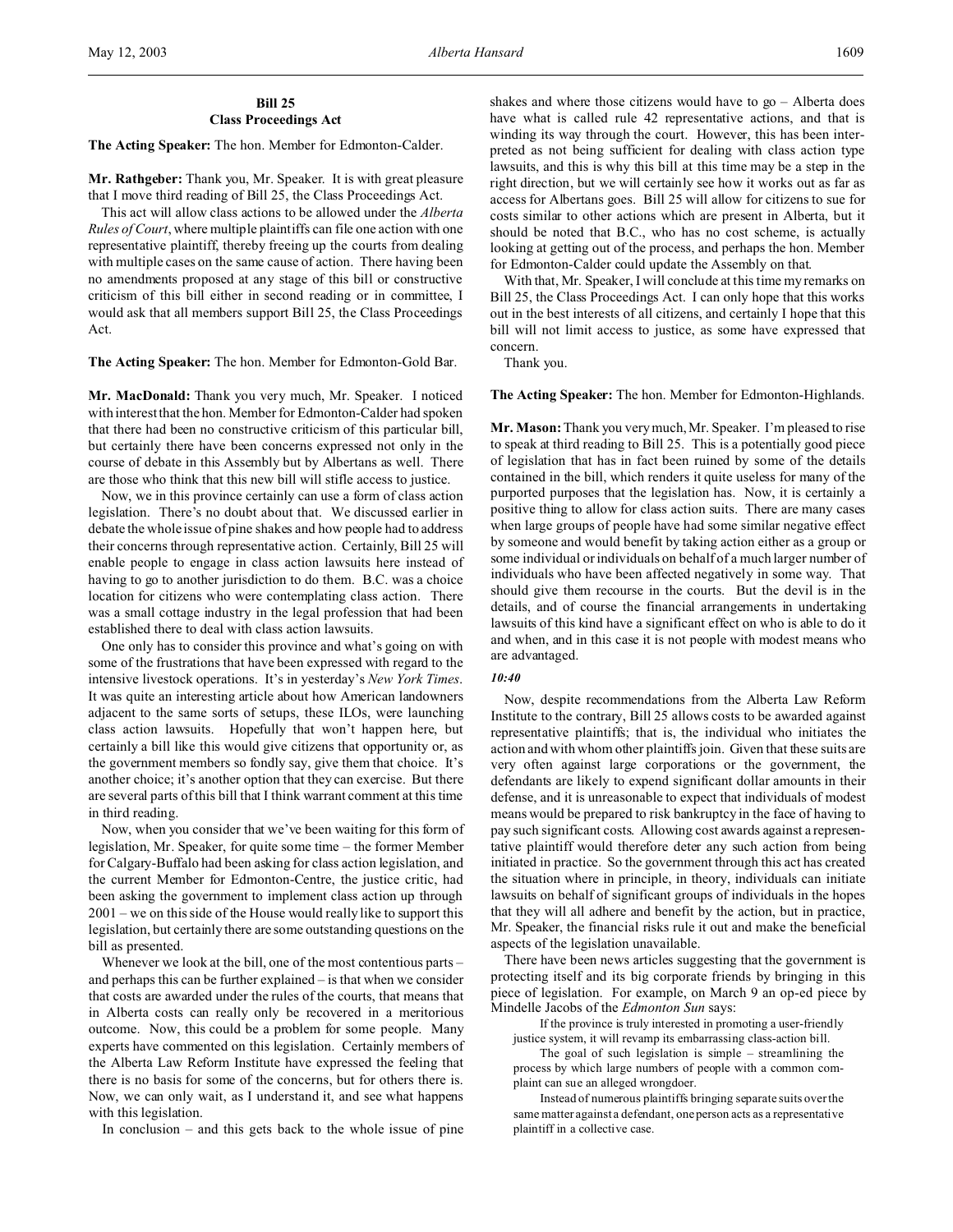This is "not a revolutionary concept," she says.

Ontario and Quebec brought in such laws years ago. More recently, B.C., Saskatchewan, Newfoundland and Manitoba have followed suit.

Now [apparently] Alberta has jumped on the bandwagon. She continues, and I think this is the important point, Mr. Speaker:

Unlike the other provinces that allow class-action suits, Alberta plans to force plaintiffs who launch the collective suits to pay all the costs of litigation.

It means that Joe Albertan, a representativeplaintiff who might win a couple of thousand dollars in damages if he's successful, could be on the hook for, say, \$100,000 if he loses.

The province's legislation ignores a major recommendation by the Alberta Law Reform Institute (ALRI), which wanted a no-cost process.

In a lengthy report on the issue in 2000, the ALRI recommended that losing parties not be liable for costs unless there has been frivolous conduct, unnecessary applications to delay the proceedings or exceptional circumstances.

The bill, as it is currently written, will effectively scare off anyone thinking of starting a class-action suit. We might as well have no class-action legislation at all, for all the assistance it will provide . . . plaintiffs.

Now, Mr. Speaker, the hon. Member for Edmonton-Gold Bar raised the question about the thousands of Albertans who've tried to sue the government over rotting pine shakes, but individual lawsuits are still dragging on. Here's something interesting. Clint Docken, the head of the Calgary law firm that handles such cases, says: what person in their right mind would put forward a claim if they are facing the possibility of paying a huge cost award well beyond what they stand to gain by winning? He continues: they're wasting their time if they make representative plaintiffs liable for costs.

Mr. Speaker, this is a fatal flaw in this piece of legislation. It stacks the deck against plaintiffs and makes it clear that the chill that exists over this legislation will be similar to the chill felt by thousands of Albertans turning down their thermostats and their electricity use in order to survive high energy prices in this province. I think that the government wants to have it both ways. It wants to have a situation where on the books there is some seemingly progressive legislation allowing for class action suits and in practice they and their friends are well protected from the practical threat of class action suits. The people of Alberta are not well served by legislation that is structured in this way, and unfortunately I cannot support this bill.

Thank you.

**The Acting Speaker:** The hon. Member for Edmonton-Calder to close debate.

**Mr. Rathgeber:** Thank you, Mr. Speaker. As I indicated in committee, the reason that Bill 25 does not have a fund provided for plaintiffs is that the general practice in Alberta is that costs follow the cause. Successful plaintiffs are able to recover their court costs from the unsuccessful party. Similarly, successful defendants who fend off a lawsuit, be it a class action or otherwise, are able to recover their court costs from the unsuccessful plaintiff. This is the normalcy in Alberta, and Bill 25 does nothing to change the normal provision for costs. Also existing in Alberta is the discretion of a judge to not award costs if it would be unduly hard on the plaintiff, so there is that discretion.

I think that this is good legislation. The reason we chose this model is that the last thing we want is a cottage industry for frivolous or unmeritorious lawsuits. So this is the model that we chose. Costs follow the cause, and I ask all members to vote in favour of Bill 25.

[Motion carried; Bill 25 read a third time]

# **Bill 26 Corrections Amendment Act, 2003**

**The Acting Speaker:** The hon. Government House Leader on behalf of the Solicitor General.

**Mr. Hancock:** Thank you, Mr. Speaker. On behalf of the Solicitor General I'd move Bill 26, the Corrections Amendment Act, 2003, for third reading.

**Dr. Taft:**Well, Mr. Speaker, I have very extensive comments on this bill, but I'll keep them to myself tonight. I don't think this bill is going to achieve what is intended, what the hope is. I mean, I will end up supporting it and I know the critic from Edmonton-Centre will support it, but I think we all recognize that it's not going to have the impact that's desired. There's no real provision within this legislation for harm reduction within theprison system, the provision of things like bleach kits or needle exchanges or condoms or provisions that accept the reality of life, as it's explained to me, in prisons. Having never been in prison, I can only go secondhand and hope that it always stays that way.

# *10:50*

My understanding is that zero tolerance policies have been attempted in many jurisdictions and that one way or another the drugs get past the prison guards and around the prison walls, and we end up with abuse in the prison system, which raises all kinds of health problems. While we can make efforts at zero tolerance – and we should make a best effort at that – the prison system is porous, and nobody that I know of has been able to plug all the holes that allow the flow of drugs into prisons. So zero tolerance alone isn't going to work.

We should be looking realistically at other provisions and taking other steps, and those are not taken in this bill. They're not provided for in this bill, nor are any steps provided in the bill to recognize that because of the relatively short stays that most prisoners have in jail, if they are addicted to drugs when they go in, they're going to be still addicted when they come out. They may only be in a very few weeks, and especially if we're not providing drug rehabilitation programs, they will not have recovered.

So this bill I suppose is an admirable gesture, but it's surely going to miss the mark. We'll support it for its effort, I guess, but not for its likely success.

Thank you.

**The Acting Speaker:** The hon. Member for Edmonton-Highlands.

**Mr. Mason:** Thank you very much, Mr. Speaker. It's my pleasure to rise and speak to Bill 26, the Corrections Amendment Act, 2003. This bill is misguided. This bill is directed, much like the previous Solicitor General's decision to take away colour TVs from inmates, not at correcting anything or assisting anything behind the walls of the prison system but is in fact directed at the public and is playing upon the prejudices that exist with respect to people who are offenders.

The problem with the punitive approach that the government takes, the prescriptive, directive approach, is that it doesn't produce the results that are promised to the public. When the government talks tough about people behind bars, it probably helps its popularity, perhaps considerably, among many sections of the population, but I think if the population had a better understanding of some of the aspects of corrections policy, they would be much more critical of what the government is doing.

Now, for a number of years, Mr. Speaker, I chaired a committee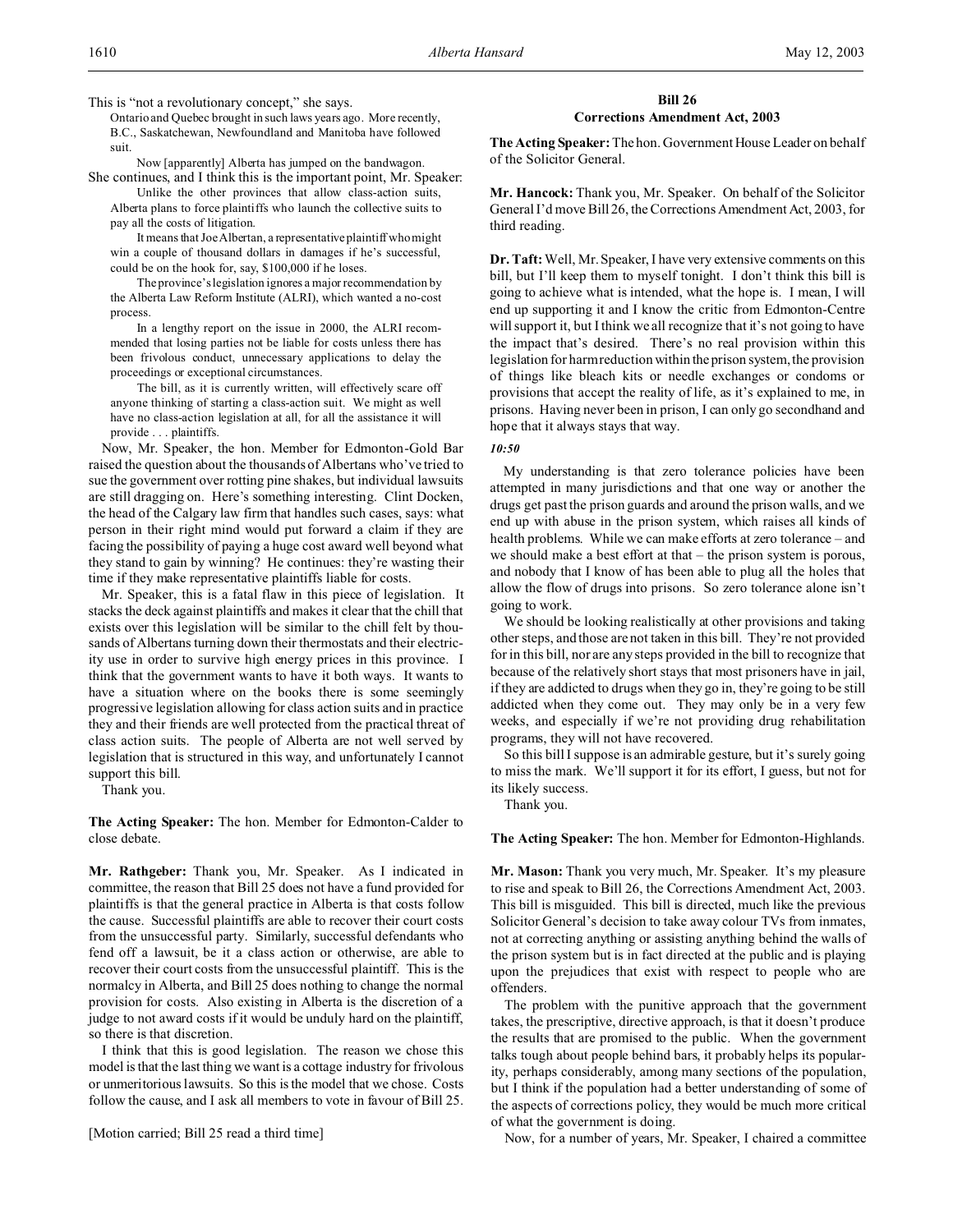of the Federation of Canadian Municipalities that dealt with corrections policy. It was co-chaired by a deputy commissioner of Corrections Canada and included representatives of municipalities across the country as well as Corrections Canada and the National Parole Board. During the course of this committee's work we toured a number of federal corrections facilities including the Edmonton Max, where we got to witness a riot, not caused by our attendance that day; the Kingston Max; the women's prison; several of the new, modern women's correctional facilities; Stony Mountain prison in Manitoba; and a number of others as well as observing parole hearings and so on.

It's clear that almost everybody that goes into prison, Mr. Speaker, comes out again and rejoins the community. It is also clear that an enlightened harm reduction program pays far greater benefits than this kind of approach, which is not designed to actually improve the health conditions and the rehabilitation potential within facilities. It is rather designed to win votes.

It's clear that corrections staff that are engaged in and aware of what's going on within the particular institution and have connections and interactions with the people confined there on an ongoing basis know more of what's going on and have more ability to control things. However, it's clear that even in a maximum security penitentiary people are not monitored and cannot be monitored every second of the time that they're there. There are many, many activities that take place that are out of the view of corrections officials, unless individuals are placed in solitary confinement, and that is virtually the only way that these things can be controlled.

So here's the misguided element of the bill: it believes that just by getting tougher in a prison, you're going to be able to change prison behaviour which is well established, and persistent attempts like this over many, many years have failed to change it. So what's happening here is simply an attempt to repeat the same things that have been tried over and over again and expecting different results. Well, I can tell you, Mr. Speaker, that they're not going to get different results.

So, at best, this legislation is going to be ineffective. If it's ineffective and if there are better, more enlightened ways of reducing the incidence of HIV and addictions and other diseases that spread in the prison population, then we can reduce the impact on the outside communities when these people are inevitably released.

The government is missing an opportunity. There are programs, particularly in European countries, that have higher rates of success than what is being proposed here or certainly better rates of success than you have in the United States, for example, which has one of the worst prison systems in the industrialized world and incarcerates more of its citizens than virtually any other country in the world.

So in attempting to replicate in a knee-jerk way the American approach, we're going to very likely get the same results as their system. That means higher rates of HIV, higher rates of drug use, higher rates of other diseases, and correspondingly greater impacts on the community as individuals are released. I believe that what the government is doing here is in fact going to rebound upon them and, unfortunately, rebound upon Albertans, because they have such a poor approach.

# *11:00*

Here are some things, Mr. Speaker. Alberta has been ranked 14th out of 16 Canadian jurisdictions for measures taken to prevent the spread of HIV and hepatitis. I think that if the government wanted to have more positive programs to help people deal with their addictions and adopt safer practices, then these would have a much stronger effect and a more positive effect on the communities in which these institutions are located.

Having said that, Mr. Speaker, I want to indicate that I will not be supporting Bill 26, because I think that it takes an outdated approach, an approach that's been tried repeatedly and has produced results opposite to what the government claims for this bill. So on the face of it it would seem that the government is not serious about the goals that this bill purports to have, and I would urge all hon. members to oppose Bill 26, the Corrections Amendment Act, 2003.

Thank you, Mr. Speaker.

**The Acting Speaker:** The hon. Government House Leader on behalf of the Solicitor General to close debate?

[Motion carried; Bill 26 read a third time]

# **Bill 28 Freedom of Information and Protection of Privacy Amendment Act, 2003**

**The Acting Speaker:** The hon. Minister of Government Services on behalf of the Member for Edmonton-Castle Downs.

**Mr. Coutts:** Yes, Mr. Speaker. On behalf of the hon. Member for Edmonton-Castle Downs I'd like to move third reading of Bill 28, the Freedom of Information and Protection of Privacy Amendment Act, 2003.

**The Acting Speaker:** The hon. Member for Edmonton-Gold Bar.

**Mr. MacDonald:** Thank you very much, Mr. Speaker. Certainly, in Bill 28, the Freedom of Information and Protection of Privacy Amendment Act, 2003, there are some worthwhile legislative initiatives, but when one looks at what has happened with FOIP legislation in this province since it was passed on October 1, 1995, to say that it has fostered openness and accountability would be an embellishment.

Now, if we look at some of the amendments that were proposed at committee by this side of the Assembly, if they had been incorporated into Bill 28, then it would be, I believe, acceptable because we would be dealing with first and foremost the issue of fees, which this government expresses no interest in dealing with. If we look at section 20, it is particularly important from the perspective on this side of the Assembly that we address the single most formidable obstacle to public accountability and transparency in governance, and that is fees for access. The fees are far too high. When one looks at the negative impact of high fees, this impact is not only felt by opposition members but members of the general public, members of the media. This is not what this legislation was designed to do. One can only go a short distance from here to the Legislature Library and just see how ridiculous this fee schedule is that is presented in the back of the act. Why are always the maximum amounts in the fee schedule charged?

We look at the Legislature Library in April 1995. This bill became law in October, yet in the Legislature Library copying is 10 cents, no charges for MLAs or MLA staff or Assembly staff or Alberta public servants for copying related to work. All of a sudden we have with this act a government that's using high fees, and they're using the fee schedule to increase these fees to the point where people just get frustrated and walk away. It is simply wrong.

**Mr. Mason:** Similar to the class action bill.

**Mr. MacDonald:** The hon. Member for Edmonton-Highlands said, "Similar to the class action bill." In a lot of ways I believe the hon.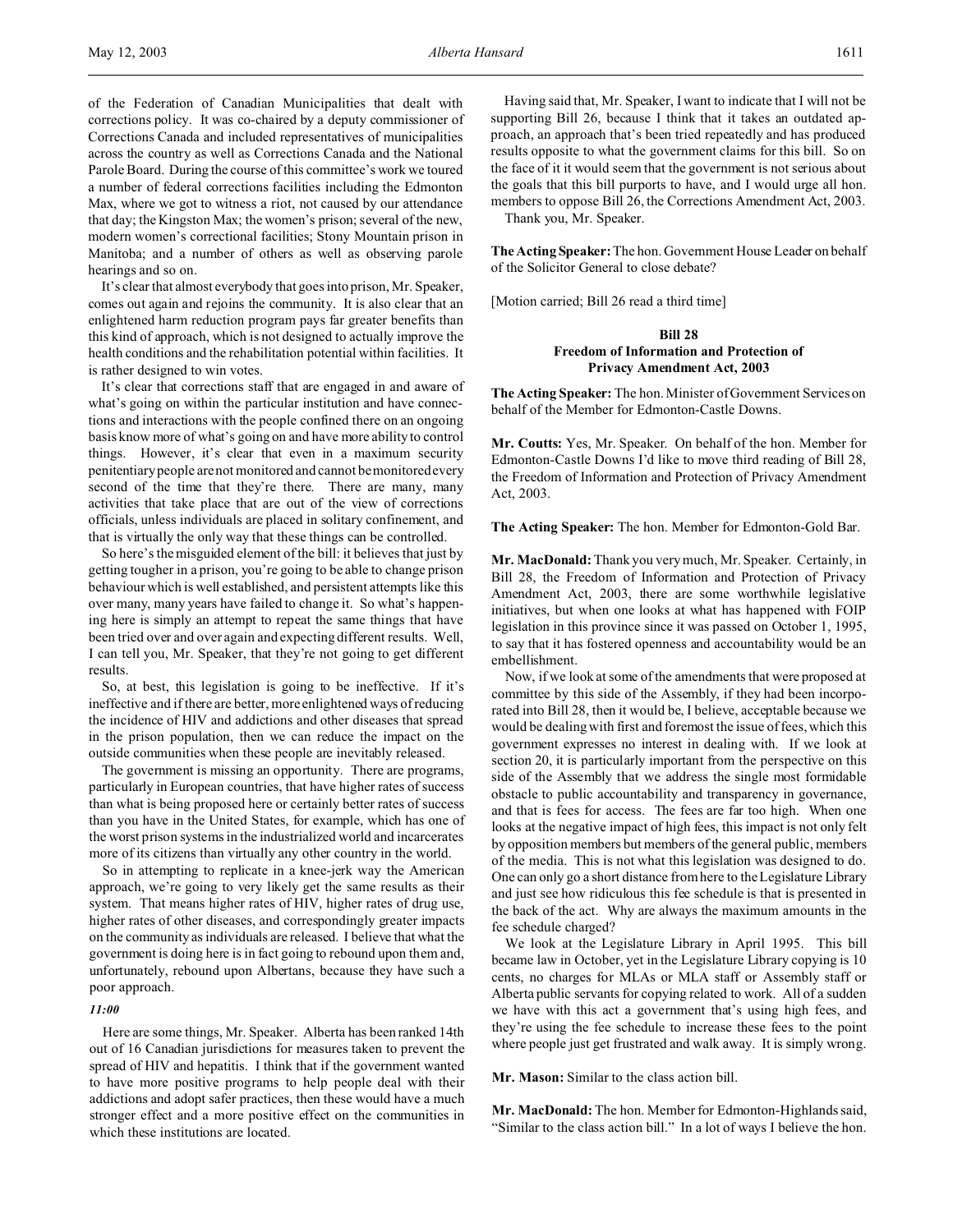member is certainly correct in that observation and that comment.

When we look at the committee that worked on having another look at the freedom of information and protection of privacy laws in this province, why is the government now prepared to not implement all the recommendations of the Select Special FOIP Act Review Committee, the final report which was tabled in the Assembly last November?

Now, there are some recommendations outstanding that include the following, and I think that at third reading it's very important that we mention these. These are not all of them, but certainly there was a discussion in that committee on the designation of delegated administrative organizations, affectionately known by the government as DAOs, as public bodies. There were certainly discussions regarding the inclusion of the RCMP as a public body so that Albertans in communities like Red Deer and Grande Prairie have the same information rights as Albertans in Edmonton, Calgary, Medicine Hat, and Lethbridge. It is noteworthy that Red Deer and Grande Prairie still use the RCMP, the Mounted Police, as a municipal police force.

We had a discussion in the Assembly recently in regard to the denial of registry information to private parking lot operators. Harmonization with the Health Information Act and the new personal information protection act: these were issues that were discussed at that committee. Also that the issues relating to the collection, use, and disclosure from public registries be revisited with new private-sector privacy legislation. There was also a discussion on the review of guardian by the information management and privacy office. There was also the discussion to have a review of fees, but where is this going? Certainly, no one has enlightened this Legislative Assembly if one looks back into *Hansard* to see where that review is going. I hope that issue has not been dropped and now we're going to have to wait such a long, long time, to the year 2010, before another similar committee is going to be struck to look at this. If the amendment that was proposed at committee had been accepted, it would have been 2006 when we could have at least another look at this.

There was also a discussion around the development of a database of access requests similar to foilaw.net. I don't know what happened to that and why it's not included in this Bill 28. Again, there was a great deal of discussion around this issue: why do we continue to give special, preferential treatment to private universities, private colleges, and private schools by exempting them from FOIP? At this time in committee, Mr. Speaker, those are some of the issues that were discussed at the select special committee, yet I don't see them anywhere in this bill.

# *11:10*

Now, if we look at how important freedom of information is to Albertans and how often it is used, it covers 1,500 public bodies. There were 2,200 requests in 2002, and that was up slightly from 2001. There were 1,250 requests for personal information and 950 requests for general information. Only 15 percent of general requests were granted fully; 9 percent of personal requests were granted fully. The province collected \$54,000 in fees last year, and the province dismissed \$2,800 in fees last year, waived them. Recognizing that the application fee for general information is \$25, I thought we could perhaps set that as the bar and limit all searches to that cost, but that wasn't how members opposite saw this. Now, 81 percent of requests were responded to in 30 days, and that at first glance would seem to be a significant achievement, but that's just basically generating a letter. Some of these requests go on and on and on for long periods of time.

It is interesting to note that the Department of Environment is the

most targeted department for general information. Not the Department of Energy or the Department of Health and Wellness but the Department of Environment. That indicates to this member that citizens have a concern. They want to use FOIP legislation to hold their government accountable, and they are concerned about the direction that we are going as far as environmental protection is concerned in this province.

Now, Mr. Speaker, I think it's important for all hon. members of this Assembly to again have a look at the *Canadian Journal of Economics and Political Science*: How Much Administrative Secrecy? I would like to quote at this time.

## **Mrs. Nelson:** Please don't.

## **Mr. MacDonald:** Yes. Bill 28 now.

This is a quote that all hon. members could consider. Parliament and the public cannot hope to call the Government to account without an adequate knowledge of what is going on; nor can they hope to participate in the decision-making process and contribute their talents to the formation of policy and legislation if that process is hidden from view.

Now, this applies, unfortunately, to this government's attitude towards FOIP. I can't understand why this government doesn't live up to the promises that were made in regard to FOIP and allow all citizens, including the opposition, access to information. It would certainly make our job easier, and it would make this government better because we would be able, Mr. Speaker, to hold them accountable. There are a lot of tax dollars at issue here, and we need to ensure on behalf of the public that that money is being well spent.

Mr. Speaker, at the urging of my colleagues Bill 28 is unfortunately unacceptable in this form. For one to say that this is an improvement of the Freedom of Information and Protection of Privacy Act would be wrong. Certainly, there are merits, as we discussed earlier, in regard to this legislation, but Bill 28 does not update access and privacy issues. At this time I would be derelict in my duty if I were to support this legislation in this form.

Thank you.

**The Acting Speaker:** The hon. Minister of Government Services on behalf of the Member for Edmonton-Castle Downs to close debate.

**Mr. Coutts:** I call the question, Mr. Speaker.

[Motion carried; Bill 28 read a third time]

## **Bill 29**

### **Law of Property Amendment Act, 2003**

**The Acting Speaker:** The hon. Government House Leader on behalf of the Member for Calgary-Lougheed.

**Mr. Hancock:** Thank you, Mr. Speaker. On behalf of the hon. Member for Calgary-Lougheed I'd move Bill 29, the Law of Property Amendment Act, 2003, for third reading.

**The Acting Speaker:** The hon. Member for Edmonton-Gold Bar.

**Mr. MacDonald:** Thank you very much, Mr. Speaker. At this time, third reading of Bill 29, the Law of Property Amendment Act, 2003, there are some issues that I would like to get on the record, but first the hon. Member for Calgary-Lougheed has been quite gracious with her time in regard to this bill. It seems like months ago – actually, it was the third week in March – when this bill was first introduced to the Assembly and we debated it.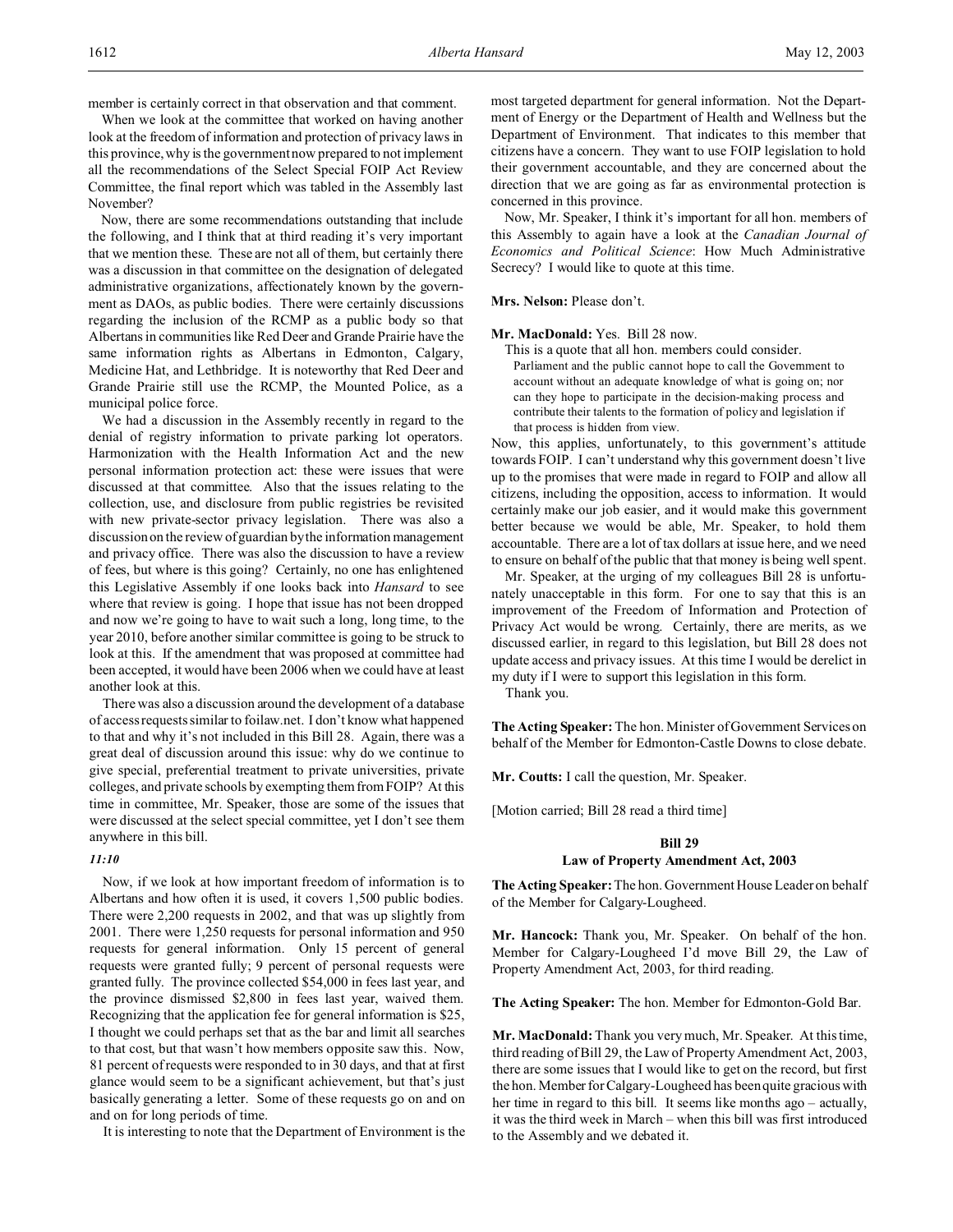To level the playing field for mortgage default insurance providers by ensuring that all providers have the ability to sue borrowers for any balance owing them when there's a default on a high-ratio mortgage is the object of this bill, but in light of some of the questions that the Official Opposition had in regard to this, to say that the answers have been satisfactory certainly would not be true. There are still some outstanding questions surrounding this legislative initiative. There have been stakeholders who have expressed some cautions about this, and at this time I think it would be inappropriate to support this legislation.

Thank you.

**The Acting Speaker:** The hon. Government House Leader to close debate?

[Motion carried; Bill 29 read a third time]

# **Bill 31 Local Authorities Election Amendment Act, 2003**

**Mr. Graydon:** Mr. Speaker, I'm pleased to move third reading of Bill 31, the Local Authorities Election Amendment Act, 2003.

**The Acting Speaker:** The hon. Member for Edmonton-Glengarry.

**Mr. Bonner:** Thank you, Mr. Speaker. Just a few comments on Bill 31 in third reading. I didn't get these on the record earlier, so I'd love the opportunity this evening. I would hate to think that the hon. Member for Edmonton-Gold Bar had more to say on a bill than I did.

**Mr. Mason:** We shudder at the thought.

## **Mr. Bonner:** Right. So do I.

I want to first of all thank the Member for Grande Prairie-Wapiti for the opportunity to sit down with him and discuss the bill. It was appreciated. He did address the concerns we had. Certainly, this bill will allow more access for people to vote.

One of the concerns we had and I think we still have is in regard to special ballots. Our concerns there, of course, are that we would like to see more accountability on behalf of the Chief Electoral Officer or one of his polling officers to verify exactly that the person who says they are voting is voting, that that person is verified as the person who is voting and has marked the ballot.

I think this is a bill that will address some of the universal issues that we do have with elections and the voting procedure, and I would ask all members to support this bill. Thank you.

*11:20*

**The Acting Speaker:** The hon. Member for Grande Prairie-Wapiti to close debate.

**Mr. Graydon:** I don't have anything further. Thank you.

[Motion carried; Bill 31 read a third time]

## **Bill 34**

# **Livestock Industry Diversification Amendment Act, 2003**

**The Acting Speaker:** The hon. Member for Drayton Valley-Calmar.

**Rev. Abbott:** Thank you, Mr. Speaker. I'm pleased to rise and take this opportunity to move third reading of Bill 34, the Livestock Industry Diversification Amendment Act, 2003.

During the Committee of the Whole discussion of this bill the hon.

Member for Edmonton-Ellerslie referred to the 4,984 cervids that were sent for testing for chronic wasting disease, or CWD, as we will call it. This was a fourfold increase from the previous year, so I commend the member for her excellent research. Mr. Speaker, this increase in animals sent for testing is a direct result of the increase in the demand for deer and elk meat both internationally and domestically. The testing process only pays out compensation once a positive result is found. Testing doesn't provide any incentive to any producer other than allowing for increased confidence in the industry. This industry has done a great deal of work to develop markets for alternative meats, and they've done a great job. The hon. Member for Edmonton-Ellerslie knows that all domesticated cervids that die on farms and all cervids that are slaughtered for meat sales in Alberta must be tested for CWD. It is the law here.

Similarly, if – and forbid it happens in Alberta – there is an outbreak of CWD, the federal government through the Canadian Food Inspection Agency is responsible for the control of the outbreak as well as any payments to producers for loss of their animals. CWD is a very serious disease, and I sincerely hope that it never gets a foothold in this province.

The hon. member had some questions about particular portions of the act, which I will answer briefly now. The changes to section 5 will allow a cervid producer greater flexibility to manage their herd. We're also eliminating a portion of legislation that cannot be adhered to nor enforced as an animal cannot be registered until it has been identified.

As far as the changes to section 9, the minister will not be making provisions for setting animals free. These changes simply allow producers the ability to take a young animal, before it is registered, to see a veterinarian.

Finally, Mr. Speaker, the changes to section 12 mean that all animals must be registered and identified before they are sold. The inventory system in Alberta is such that each animal is tracked and inventories conducted to ensure that only domesticated cervids are bought and sold.

Let me reiterate in closing, Mr. Speaker, that the majority of the changes that are being made to the Livestock Industry Diversification Act are administrative ones that will make it easier for diversified livestock producers to do business in Alberta.

So, Mr. Speaker, Bill 34 is a step in the right direction for an industry that deserves our support, and I know that this industry is working hard to meet any challenges they face.

I encourage all members to support this bill. Thank you.

**Dr. Taft:** Well, I'd like to thank the Member for Drayton Valley-Calmar for cranking up the noise level and waking everybody up here, but despite his valiant attempt at convincing the Member for Edmonton-Ellerslie and, through her, the rest of us to support this bill, we're going to be opposing this on a variety of principles. Better luck next time.

Thanks.

**The Acting Speaker:** The hon. Member for Drayton Valley-Calmar to close debate?

[Motion carried; Bill 34 read a third time]

# **Bill 35 Tobacco Tax Amendment Act, 2003**

**The Acting Speaker:** The hon. Member for Calgary-Fort.

**Mr. Cao:** Thank you, Mr. Speaker. I rise to speak on the third